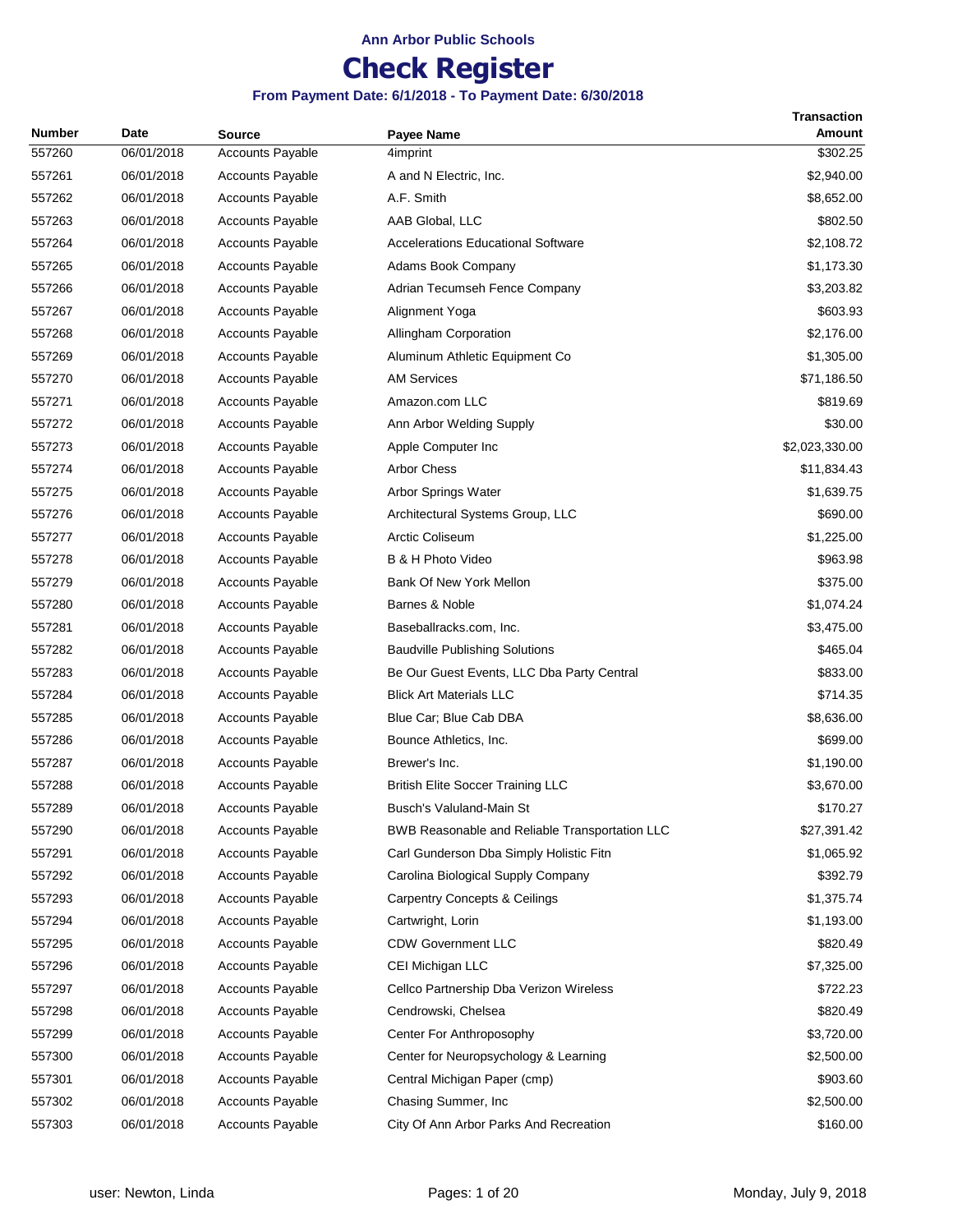# **Check Register**

| 557304 | 06/01/2018 | <b>Accounts Payable</b> | City Of Ann Arbor Police Dept.                     | \$717.48     |
|--------|------------|-------------------------|----------------------------------------------------|--------------|
| 557305 | 06/01/2018 | <b>Accounts Payable</b> | City Of Ann Arbor Treasurer                        | \$6,678.55   |
| 557306 | 06/01/2018 | <b>Accounts Payable</b> | Clio Herald/Bridgeport Herald/Crossroad Advertiser | \$205.00     |
| 557307 | 06/01/2018 | <b>Accounts Payable</b> | Cloud 9 Special Events                             | \$2,100.00   |
| 557308 | 06/01/2018 | <b>Accounts Payable</b> | Colman Wolf Supply Company                         | \$10,101.36  |
| 557309 | 06/01/2018 | <b>Accounts Payable</b> | Comcast                                            | \$206.66     |
| 557310 | 06/01/2018 | <b>Accounts Payable</b> | Complete Production System Inc                     | \$4,976.18   |
| 557311 | 06/01/2018 | <b>Accounts Payable</b> | <b>Crawford Door Sales</b>                         | \$255.00     |
| 557312 | 06/01/2018 | <b>Accounts Payable</b> | Customink                                          | \$584.91     |
| 557313 | 06/01/2018 | <b>Accounts Payable</b> | Daly Merritt Insurance Services                    | \$942.00     |
| 557314 | 06/01/2018 | <b>Accounts Payable</b> | Deaf Community Advocacy Network                    | \$5,380.00   |
| 557315 | 06/01/2018 | <b>Accounts Payable</b> | Demco, Inc.                                        | \$153.91     |
| 557316 | 06/01/2018 | <b>Accounts Payable</b> | Demoulin Brothers & Co.                            | \$12,771.50  |
| 557317 | 06/01/2018 | <b>Accounts Payable</b> | Detmer, Carol                                      | \$450.00     |
| 557318 | 06/01/2018 | <b>Accounts Payable</b> | Detroit Edison Or Dte Energy                       | \$151,363.37 |
| 557319 | 06/01/2018 | <b>Accounts Payable</b> | Detroit Edison Or Dte Energy                       | \$1,983.00   |
| 557320 | 06/01/2018 | <b>Accounts Payable</b> | Detroit Edison Or Dte Energy Company               | \$633.06     |
| 557321 | 06/01/2018 | <b>Accounts Payable</b> | <b>Detroit Historical Society</b>                  | \$420.00     |
| 557322 | 06/01/2018 | <b>Accounts Payable</b> | Dihydro Services Inc                               | \$212.00     |
| 557323 | 06/01/2018 | <b>Accounts Payable</b> | Discount School Supply                             | \$44.22      |
| 557324 | 06/01/2018 | <b>Accounts Payable</b> | Display Group, LTD                                 | \$1,694.10   |
| 557325 | 06/01/2018 | <b>Accounts Payable</b> | Dollar Bill Copying                                | \$219.29     |
| 557326 | 06/01/2018 | <b>Accounts Payable</b> | Dte Energy                                         | \$78,629.40  |
| 557327 | 06/01/2018 | <b>Accounts Payable</b> | Dte Energy                                         | \$2,447.40   |
| 557328 | 06/01/2018 | <b>Accounts Payable</b> | Dummies On The Run Jerry Buffman                   | \$2,295.00   |
| 557329 | 06/01/2018 | <b>Accounts Payable</b> | Duranona, Maria, Victoria                          | \$290.31     |
| 557330 | 06/01/2018 | <b>Accounts Payable</b> | Earth's Birthday Project                           | \$424.60     |
| 557331 | 06/01/2018 | Accounts Payable        | <b>Educational Theatre Association</b>             | \$300.00     |
| 557332 | 06/01/2018 | <b>Accounts Payable</b> | <b>Educational Visions Alliance Inc</b>            | \$2,700.00   |
| 557333 | 06/01/2018 | Accounts Payable        | Embi Tec                                           | \$153.00     |
| 557334 | 06/01/2018 | <b>Accounts Payable</b> | <b>EMU Convocation Center</b>                      | \$811.00     |
| 557335 | 06/01/2018 | <b>Accounts Payable</b> | Enterprise Rent-A-Car                              | \$181.52     |
| 557336 | 06/01/2018 | Accounts Payable        | Enterprise Rent-A-Car                              | \$1,061.92   |
| 557337 | 06/01/2018 | Accounts Payable        | Farmington Public Schools                          | \$100.00     |
| 557338 | 06/01/2018 | <b>Accounts Payable</b> | Ferguson Enterprises, Inc.                         | \$6,139.99   |
| 557339 | 06/01/2018 | <b>Accounts Payable</b> | Firestorm Solutions, LLC                           | \$40,000.00  |
| 557340 | 06/01/2018 | Accounts Payable        | Flipside Art Studio, LLC                           | \$2,614.13   |
| 557341 | 06/01/2018 | <b>Accounts Payable</b> | Follett School Solutions, Inc.                     | \$13,852.47  |
| 557342 | 06/01/2018 | <b>Accounts Payable</b> | <b>Foresight Group</b>                             | \$1,710.00   |
| 557343 | 06/01/2018 | <b>Accounts Payable</b> | Fourth Wall Scenic                                 | \$2,500.00   |
| 557344 | 06/01/2018 | <b>Accounts Payable</b> | <b>G-Powers Training</b>                           | \$740.00     |
| 557345 | 06/01/2018 | <b>Accounts Payable</b> | GCA Education Services, Inc.                       | \$28,496.60  |
| 557346 | 06/01/2018 | <b>Accounts Payable</b> | Geraldine Powell                                   | \$948.72     |
| 557347 | 06/01/2018 | <b>Accounts Payable</b> | Glatfelter Underwriting Svc/public Pr              | \$3,308.00   |
| 557348 | 06/01/2018 | <b>Accounts Payable</b> | Gordon Food Service                                | \$3,736.20   |
| 557349 | 06/01/2018 | <b>Accounts Payable</b> | Goyette Mechanical Co                              | \$84,724.47  |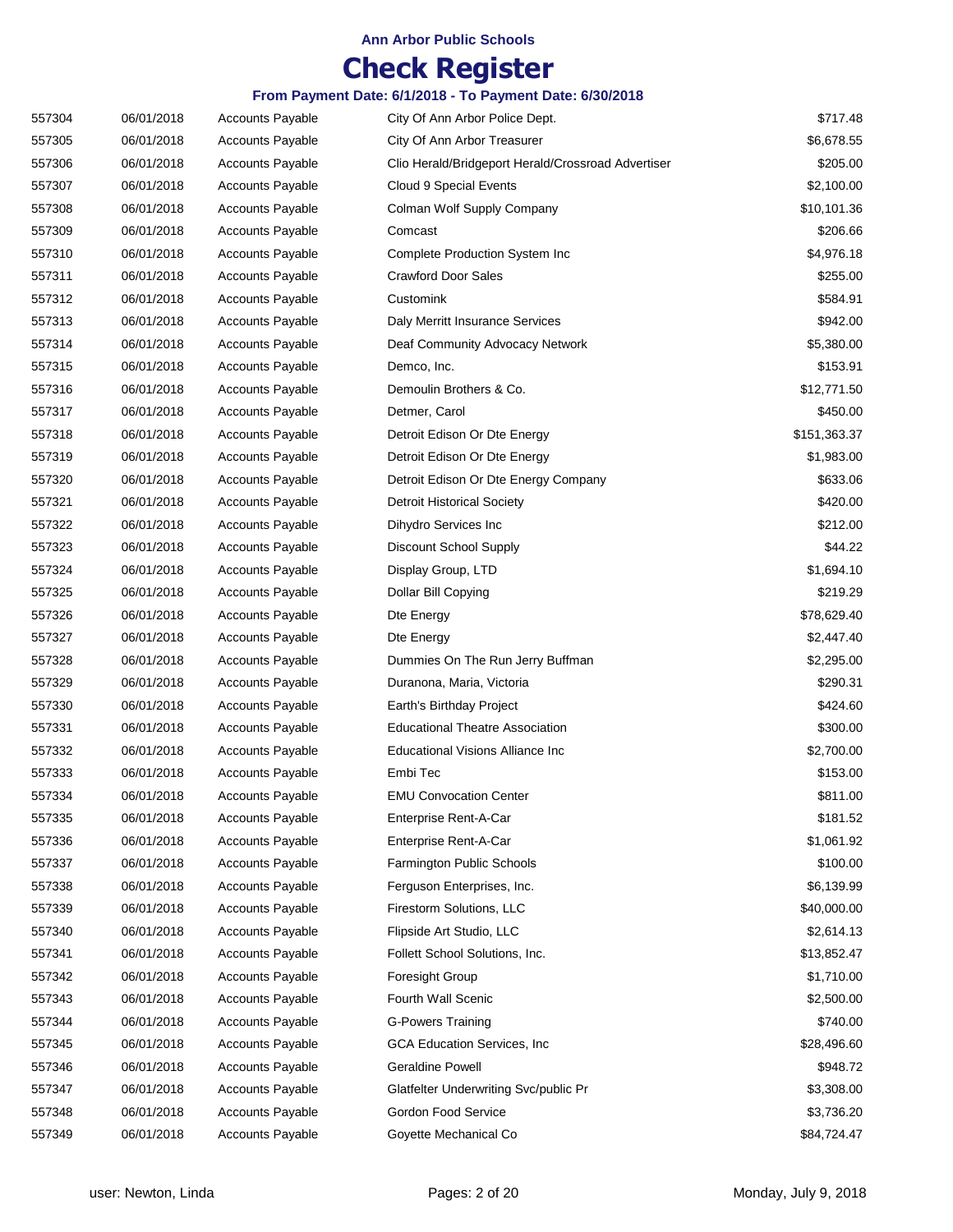## **Check Register**

| From Payment Date: 6/1/2018 - To Payment Date: 6/30/2018 |  |
|----------------------------------------------------------|--|
|----------------------------------------------------------|--|

| 557350 | 06/01/2018 | <b>Accounts Payable</b> | Graduate Service Inc.                             | \$120.00    |
|--------|------------|-------------------------|---------------------------------------------------|-------------|
| 557351 | 06/01/2018 | <b>Accounts Payable</b> | Grand Traverse Resort and Spa, LLC                | \$1,522.40  |
| 557352 | 06/01/2018 | <b>Accounts Payable</b> | Great Lakes Environmental Service, Inc.           | \$34,800.00 |
| 557353 | 06/01/2018 | <b>Accounts Payable</b> | Heinemann Greenwood Publishing                    | \$10,668.38 |
| 557354 | 06/01/2018 | <b>Accounts Payable</b> | Hocking, Lucinda, Lee                             | \$822.56    |
| 557355 | 06/01/2018 | <b>Accounts Payable</b> | Impressive Promotional Products, LLC              | \$1,188.30  |
| 557356 | 06/01/2018 | <b>Accounts Payable</b> | Interior Systems Contract Group Inc.              | \$22,806.37 |
| 557357 | 06/01/2018 | <b>Accounts Payable</b> | J W Pepper & Sons, Inc.                           | \$550.28    |
| 557358 | 06/01/2018 | <b>Accounts Payable</b> | Jacobson, David                                   | \$223.54    |
| 557359 | 06/01/2018 | <b>Accounts Payable</b> | Jewish Family Services Of Washtenaw Cty Inc.      | \$2,779.65  |
| 557360 | 06/01/2018 | <b>Accounts Payable</b> | <b>JMAM Solutions, LLC</b>                        | \$46.50     |
| 557361 | 06/01/2018 | <b>Accounts Payable</b> | John Adrian Wylie                                 | \$400.00    |
| 557362 | 06/01/2018 | <b>Accounts Payable</b> | Johnson Controls Inc                              | \$521.00    |
| 557363 | 06/01/2018 | <b>Accounts Payable</b> | Jostens, Inc.                                     | \$20.13     |
| 557364 | 06/01/2018 | <b>Accounts Payable</b> | K-Log Company                                     | \$41.17     |
| 557365 | 06/01/2018 | <b>Accounts Payable</b> | Katherine's Catering & Special Events             | \$16,000.76 |
| 557366 | 06/01/2018 | <b>Accounts Payable</b> | Knowbuddy                                         | \$192.55    |
| 557367 | 06/01/2018 | <b>Accounts Payable</b> | Kone Incorporated                                 | \$750.00    |
| 557368 | 06/01/2018 | Accounts Payable        | Lakeshore Learning Materials                      | \$402.33    |
| 557369 | 06/01/2018 | <b>Accounts Payable</b> | Literati Bookstore                                | \$380.56    |
| 557370 | 06/01/2018 | <b>Accounts Payable</b> | Little Caesars Pizza                              | \$214.71    |
| 557371 | 06/01/2018 | <b>Accounts Payable</b> | Lucks Music Library                               | \$48.06     |
| 557372 | 06/01/2018 | <b>Accounts Payable</b> | Macprofessionals, Inc.                            | \$1,500.00  |
| 557373 | 06/01/2018 | <b>Accounts Payable</b> | Margaret G. Lubahn                                | \$159.72    |
| 557374 | 06/01/2018 | <b>Accounts Payable</b> | Mary Ruth Books                                   | \$900.00    |
| 557375 | 06/01/2018 | <b>Accounts Payable</b> | Mcnaughton-Mckay Electric                         | \$248.79    |
| 557376 | 06/01/2018 | <b>Accounts Payable</b> | Mechanical Electrical Engineering Consultants, PC | \$5,760.00  |
| 557377 | 06/01/2018 | Accounts Payable        | Metro Waste Service                               | \$3,229.40  |
| 557378 | 06/01/2018 | <b>Accounts Payable</b> | Mfasco                                            | \$32.36     |
| 557379 | 06/01/2018 | <b>Accounts Payable</b> | Mi Amateur Softball Assoc-Masa                    | \$6,030.00  |
| 557380 | 06/01/2018 | <b>Accounts Payable</b> | Mi Assoc Of Admins Of Spec Ed Maase               | \$1,555.00  |
| 557381 | 06/01/2018 | <b>Accounts Payable</b> | Mi Assoc Of Community/adult Ed (macae)            | \$120.00    |
| 557382 | 06/01/2018 | <b>Accounts Payable</b> | Michigan Futsal Factory Academy, LLC              | \$750.00    |
| 557383 | 06/01/2018 | <b>Accounts Payable</b> | Michigan Power Rodding, Inc.                      | \$4,083.00  |
| 557384 | 06/01/2018 | Accounts Payable        | Michigan Web Press                                | \$12,159.05 |
| 557385 | 06/01/2018 | <b>Accounts Payable</b> | Mitchell & Mouat Architects                       | \$1,760.00  |
| 557386 | 06/01/2018 | <b>Accounts Payable</b> | <b>Musical Resources</b>                          | \$105.14    |
| 557387 | 06/01/2018 | <b>Accounts Payable</b> | Nicola's Books/little Professor Westgate          | \$2,111.09  |
| 557388 | 06/01/2018 | <b>Accounts Payable</b> | Nowatzke Service Center, Inc.                     | \$1,257.99  |
| 557389 | 06/01/2018 | Accounts Payable        | NUCO <sub>2</sub> Inc                             | \$1,082.56  |
| 557390 | 06/01/2018 | Accounts Payable        | Office Depot                                      | \$7,578.10  |
| 557391 | 06/01/2018 | <b>Accounts Payable</b> | <b>OHM Advisors</b>                               | \$13,610.00 |
| 557392 | 06/01/2018 | Accounts Payable        | Pasco Scientific                                  | \$1,164.00  |
| 557393 | 06/01/2018 | <b>Accounts Payable</b> | Perma-Bound Books                                 | \$158.85    |
| 557394 | 06/01/2018 | Accounts Payable        | Photo Warehouse                                   | \$65.90     |
| 557395 | 06/01/2018 | Accounts Payable        | Pioneer Valley Educational Press                  | \$2,692.00  |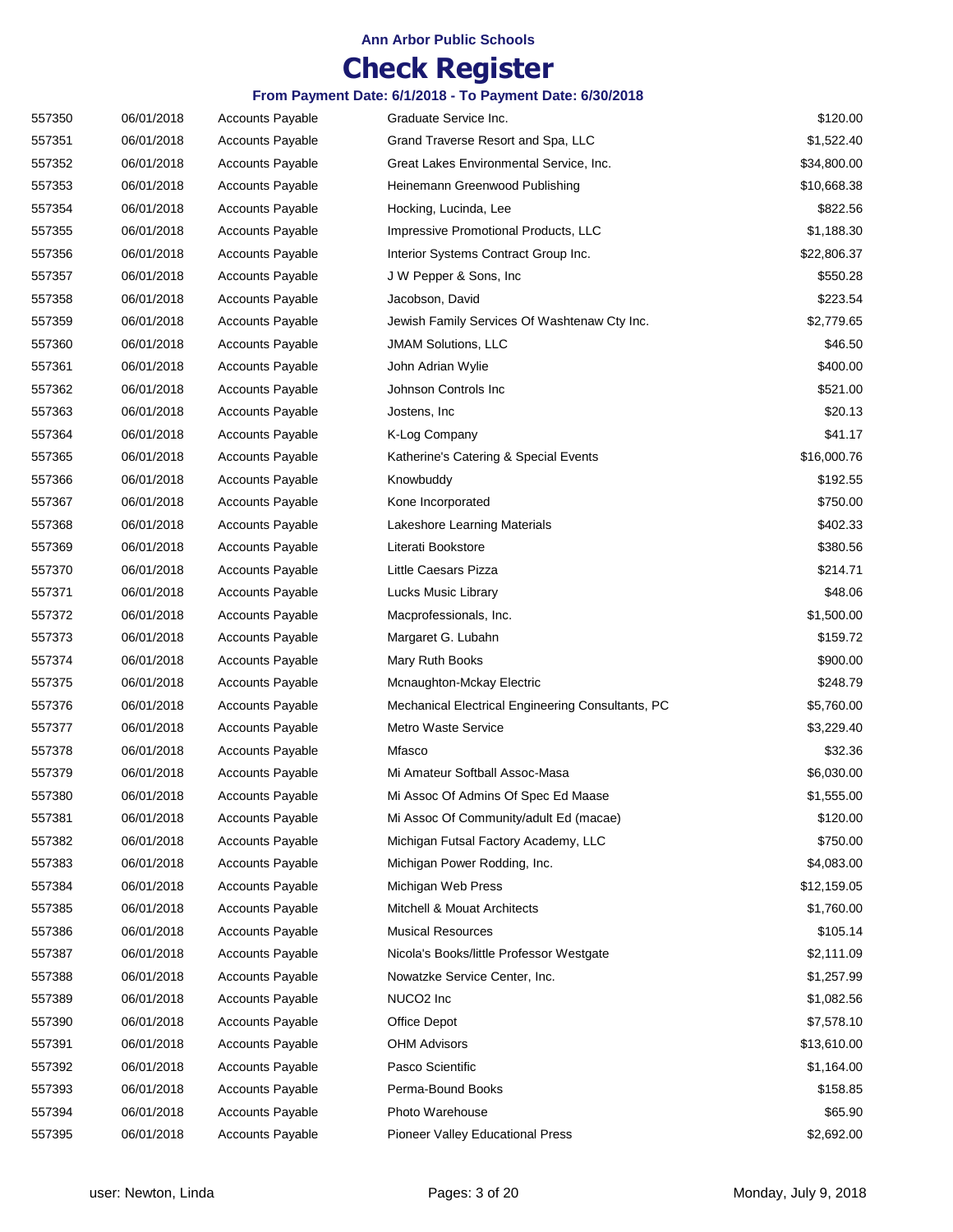## **Check Register**

| 557396 | 06/01/2018 | Accounts Payable        | <b>Pittsfield Charter Township</b>                 | \$132.65    |
|--------|------------|-------------------------|----------------------------------------------------|-------------|
| 557397 | 06/01/2018 | <b>Accounts Payable</b> | <b>Prentice Office Environments</b>                | \$5,444.23  |
| 557398 | 06/01/2018 | <b>Accounts Payable</b> | Presidio Infrastructure Solutions LLC              | \$5,235.00  |
| 557399 | 06/01/2018 | <b>Accounts Payable</b> | Process Results, Inc.                              | \$4,200.18  |
| 557400 | 06/01/2018 | <b>Accounts Payable</b> | Psychological Assessment Resources, Inc.           | \$567.00    |
| 557401 | 06/01/2018 | <b>Accounts Payable</b> | <b>Quality Roofing</b>                             | \$556.79    |
| 557402 | 06/01/2018 | <b>Accounts Payable</b> | <b>Quill Corporation</b>                           | \$2,930.64  |
| 557403 | 06/01/2018 | <b>Accounts Payable</b> | Rent A John                                        | \$630.00    |
| 557404 | 06/01/2018 | <b>Accounts Payable</b> | <b>Resolute Educational Solutions</b>              | \$4,050.00  |
| 557405 | 06/01/2018 | <b>Accounts Payable</b> | Riddell/All American Sports                        | \$2,558.42  |
| 557406 | 06/01/2018 | <b>Accounts Payable</b> | Robert Bond, Jr                                    | \$9,000.00  |
| 557407 | 06/01/2018 | <b>Accounts Payable</b> | Robert Gonet Er                                    | \$850.00    |
| 557408 | 06/01/2018 | <b>Accounts Payable</b> | Roberts Installation & Repair                      | \$50,634.00 |
| 557409 | 06/01/2018 | <b>Accounts Payable</b> | Runyan Pottery Supply Clio Industrial Park         | \$1,157.00  |
| 557410 | 06/01/2018 | <b>Accounts Payable</b> | Sakstrup Towing, Inc.                              | \$1,205.00  |
| 557411 | 06/01/2018 | <b>Accounts Payable</b> | Sarah Feld                                         | \$313.90    |
| 557412 | 06/01/2018 | <b>Accounts Payable</b> | Scholastic Inc                                     | \$935.02    |
| 557413 | 06/01/2018 | <b>Accounts Payable</b> | Scholastic Inc                                     | \$4,128.28  |
| 557414 | 06/01/2018 | <b>Accounts Payable</b> | School Health Corporation                          | \$1,063.34  |
| 557415 | 06/01/2018 | <b>Accounts Payable</b> | School Specialty Inc*                              | \$1,809.21  |
| 557416 | 06/01/2018 | <b>Accounts Payable</b> | Service Pro Plumbing & Environmental Contracting I | \$125.00    |
| 557417 | 06/01/2018 | <b>Accounts Payable</b> | Service Sports, Inc.                               | \$3,569.50  |
| 557418 | 06/01/2018 | <b>Accounts Payable</b> | <b>SJS Educational Solutions</b>                   | \$3,750.00  |
| 557419 | 06/01/2018 | <b>Accounts Payable</b> | Staples Advantage                                  | \$173.67    |
| 557420 | 06/01/2018 | <b>Accounts Payable</b> | <b>Star Flooring Corporation</b>                   | \$38,750.00 |
| 557421 | 06/01/2018 | <b>Accounts Payable</b> | Stephen L Burns                                    | \$1,700.00  |
| 557422 | 06/01/2018 | <b>Accounts Payable</b> | Steve's Custom Signs, Inc.                         | \$2,275.00  |
| 557423 | 06/01/2018 | <b>Accounts Payable</b> | Stevens Disposal & Recycling Services Inc          | \$85.00     |
| 557424 | 06/01/2018 | <b>Accounts Payable</b> | Still Mountain Buddhist Meditation Center          | \$560.51    |
| 557425 | 06/01/2018 | <b>Accounts Payable</b> | Stone & Dirt                                       | \$24,250.00 |
| 557426 | 06/01/2018 | Accounts Payable        | Superior Lawn Care & Snow Removal, LLC             | \$48,565.00 |
| 557427 | 06/01/2018 | <b>Accounts Payable</b> | The Polo Fields Golf & Country Clubs               | \$3,936.00  |
| 557428 | 06/01/2018 | Accounts Payable        | Toshiba Business Solutions Michigan                | \$22,440.00 |
| 557429 | 06/01/2018 | <b>Accounts Payable</b> | <b>Total Education Solutions</b>                   | \$7,005.00  |
| 557430 | 06/01/2018 | <b>Accounts Payable</b> | TregoEd, Inc.                                      | \$6,500.00  |
| 557431 | 06/01/2018 | <b>Accounts Payable</b> | U Of M Varsity Tennis Center                       | \$17,627.40 |
| 557432 | 06/01/2018 | <b>Accounts Payable</b> | US Foods, Inc.                                     | \$417.81    |
| 557433 | 06/01/2018 | <b>Accounts Payable</b> | Vex Robotics, Inc.                                 | \$2,759.67  |
| 557434 | 06/01/2018 | <b>Accounts Payable</b> | W.J.O'Neil Company                                 | \$42,744.40 |
| 557435 | 06/01/2018 | <b>Accounts Payable</b> | Washtenaw County Treasurer Office                  | \$54,670.09 |
| 557436 | 06/01/2018 | <b>Accounts Payable</b> | Washtenaw Glass Co                                 | \$161.01    |
| 557437 | 06/01/2018 | <b>Accounts Payable</b> | Washtenaw Intermediate School District             | \$2,640.00  |
| 557438 | 06/01/2018 | <b>Accounts Payable</b> | Whole Me Counseling, LLC                           | \$4,725.00  |
| 557439 | 06/01/2018 | <b>Accounts Payable</b> | <b>Wolverine Sports Supply</b>                     | \$792.91    |
| 557440 | 06/01/2018 | <b>Accounts Payable</b> | Dixon, Kelly                                       | \$1,000.00  |
| 557441 | 06/01/2018 | <b>Accounts Payable</b> | Higgins, Mimi                                      | \$191.25    |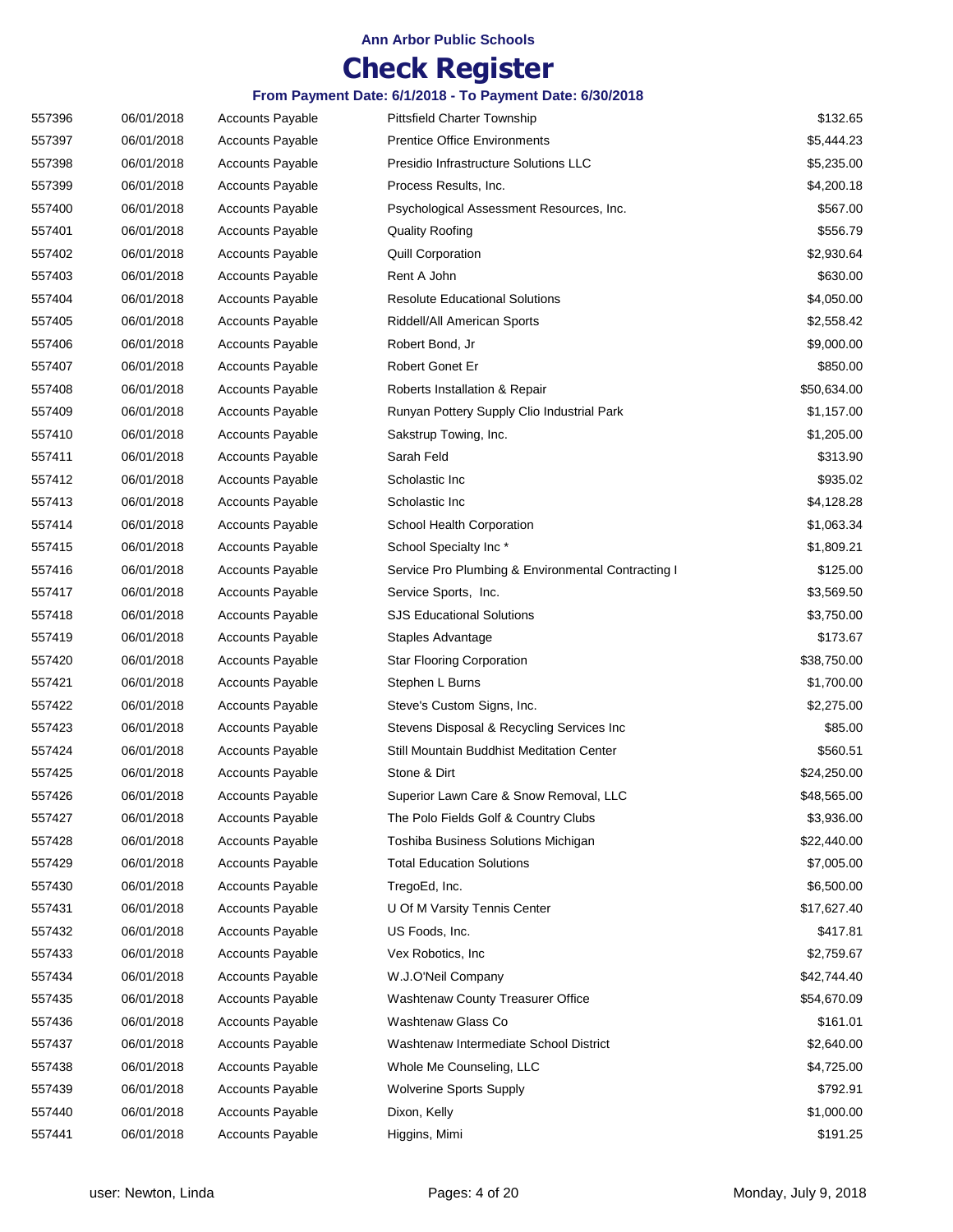# **Check Register**

| 557442 | 06/04/2018 | <b>Accounts Payable</b> | Blue Care Network Of Michigan                     | \$37,598.40    |
|--------|------------|-------------------------|---------------------------------------------------|----------------|
| 557443 | 06/04/2018 | <b>Accounts Payable</b> | <b>CASAS Comprehensive Adult Student</b>          | \$484.00       |
| 557444 | 06/04/2018 | <b>Accounts Payable</b> | Cintas                                            | \$5,290.00     |
| 557445 | 06/04/2018 | <b>Accounts Payable</b> | City Of Ann Arbor Treasurer                       | \$4,994.01     |
| 557446 | 06/04/2018 | <b>Accounts Payable</b> | <b>Classroom Direct/School Specialty</b>          | \$3,461.25     |
| 557447 | 06/04/2018 | <b>Accounts Payable</b> | Dollar Bill Copying                               | \$712.34       |
| 557448 | 06/04/2018 | <b>Accounts Payable</b> | Futures Education, LLC                            | \$1,744.40     |
| 557449 | 06/04/2018 | <b>Accounts Payable</b> | Mea Financial Services Inc. Group Term Life       | \$4,434.07     |
| 557450 | 06/04/2018 | Accounts Payable        | Nicola's Books/little Professor Westgate          | \$589.49       |
| 557451 | 06/04/2018 | <b>Accounts Payable</b> | <b>OHM Advisors</b>                               | \$15,610.00    |
| 557452 | 06/04/2018 | <b>Accounts Payable</b> | <b>Priority Health</b>                            | \$1,812,481.61 |
| 557453 | 06/04/2018 | <b>Accounts Payable</b> | <b>Quill Corporation</b>                          | \$1,836.95     |
| 557454 | 06/04/2018 | Accounts Payable        | Really Good Stuff                                 | \$867.80       |
| 557455 | 06/04/2018 | <b>Accounts Payable</b> | Rent A John                                       | \$1,110.00     |
| 557456 | 06/04/2018 | <b>Accounts Payable</b> | RKA Petroleum Companies, Inc.                     | \$28,501.66    |
| 557457 | 06/04/2018 | Accounts Payable        | Robert Bosch Tool Corp                            | \$7,484.33     |
| 557458 | 06/04/2018 | <b>Accounts Payable</b> | Rochester 100                                     | \$425.00       |
| 557459 | 06/04/2018 | <b>Accounts Payable</b> | Rocket Enterprise, Inc.                           | \$9,000.00     |
| 557460 | 06/04/2018 | <b>Accounts Payable</b> | <b>Rovin Ceramics</b>                             | \$696.58       |
| 557461 | 06/04/2018 | <b>Accounts Payable</b> | Scholastic Inc                                    | \$2,566.90     |
| 557462 | 06/04/2018 | <b>Accounts Payable</b> | Scholastic Inc                                    | \$1,294.92     |
| 557463 | 06/04/2018 | <b>Accounts Payable</b> | School Health Corporation                         | \$83.67        |
| 557464 | 06/04/2018 | <b>Accounts Payable</b> | School Specialty Inc*                             | \$1,883.70     |
| 557465 | 06/04/2018 | <b>Accounts Payable</b> | Set-Seg (opt & Gtl)                               | \$1,114.55     |
| 557466 | 06/04/2018 | <b>Accounts Payable</b> | Staples Advantage                                 | \$1,001.91     |
| 557467 | 06/04/2018 | <b>Accounts Payable</b> | Thinkstretch Llc                                  | \$2,656.00     |
| 557468 | 06/04/2018 | <b>Accounts Payable</b> | <b>Toshiba Business Solutions</b>                 | \$466.01       |
| 557469 | 06/04/2018 | <b>Accounts Payable</b> | Town & Country Pools                              | \$2,129.00     |
| 557470 | 06/04/2018 | <b>Accounts Payable</b> | Trinity Health - Michigan                         | \$228.00       |
| 557471 | 06/04/2018 | <b>Accounts Payable</b> | Unit Packaging                                    | \$186.39       |
| 557472 | 06/04/2018 | <b>Accounts Payable</b> | Unum Life Insurance Company Of America            | \$3,277.89     |
| 557473 | 06/04/2018 | <b>Accounts Payable</b> | Unum Long/Short Term Insurance Company Of America | \$11,556.34    |
| 557474 | 06/04/2018 | <b>Accounts Payable</b> | Washtenaw Sand And Gravel                         | \$858.75       |
| 557475 | 06/04/2018 | <b>Accounts Payable</b> | <b>Wolverine Sports Supply</b>                    | \$34.78        |
| 557476 | 06/04/2018 | <b>Accounts Payable</b> | Wright Tool Company                               | \$2,480.00     |
| 557477 | 06/07/2018 | <b>Accounts Payable</b> | Asset Acceptance LLC                              | \$226.94       |
| 557478 | 06/07/2018 | <b>Accounts Payable</b> | Bruck Law Office, S.C.                            | \$503.30       |
| 557479 | 06/07/2018 | <b>Accounts Payable</b> | David Lowell's Towing                             | \$34.91        |
| 557480 | 06/07/2018 | <b>Accounts Payable</b> | Davis Vision                                      | \$2,326.49     |
| 557481 | 06/07/2018 | <b>Accounts Payable</b> | Gatestone & Co. International Inc.                | \$202.23       |
| 557482 | 06/07/2018 | <b>Accounts Payable</b> | Messa (370)                                       | \$604,376.72   |
| 557483 | 06/07/2018 | <b>Accounts Payable</b> | Messa 370 (COBRA)                                 | \$689.73       |
| 557484 | 06/07/2018 | <b>Accounts Payable</b> | Michigan Education Association (MEA)              | \$327.15       |
| 557485 | 06/07/2018 | <b>Accounts Payable</b> | Pioneer Credit Recovery                           | \$305.51       |
| 557486 | 06/07/2018 | <b>Accounts Payable</b> | Portfolio Recovery Associates, LLC                | \$87.43        |
| 557487 | 06/07/2018 | <b>Accounts Payable</b> | State Of MI Dept Of Treasury                      | \$175.75       |
|        |            |                         |                                                   |                |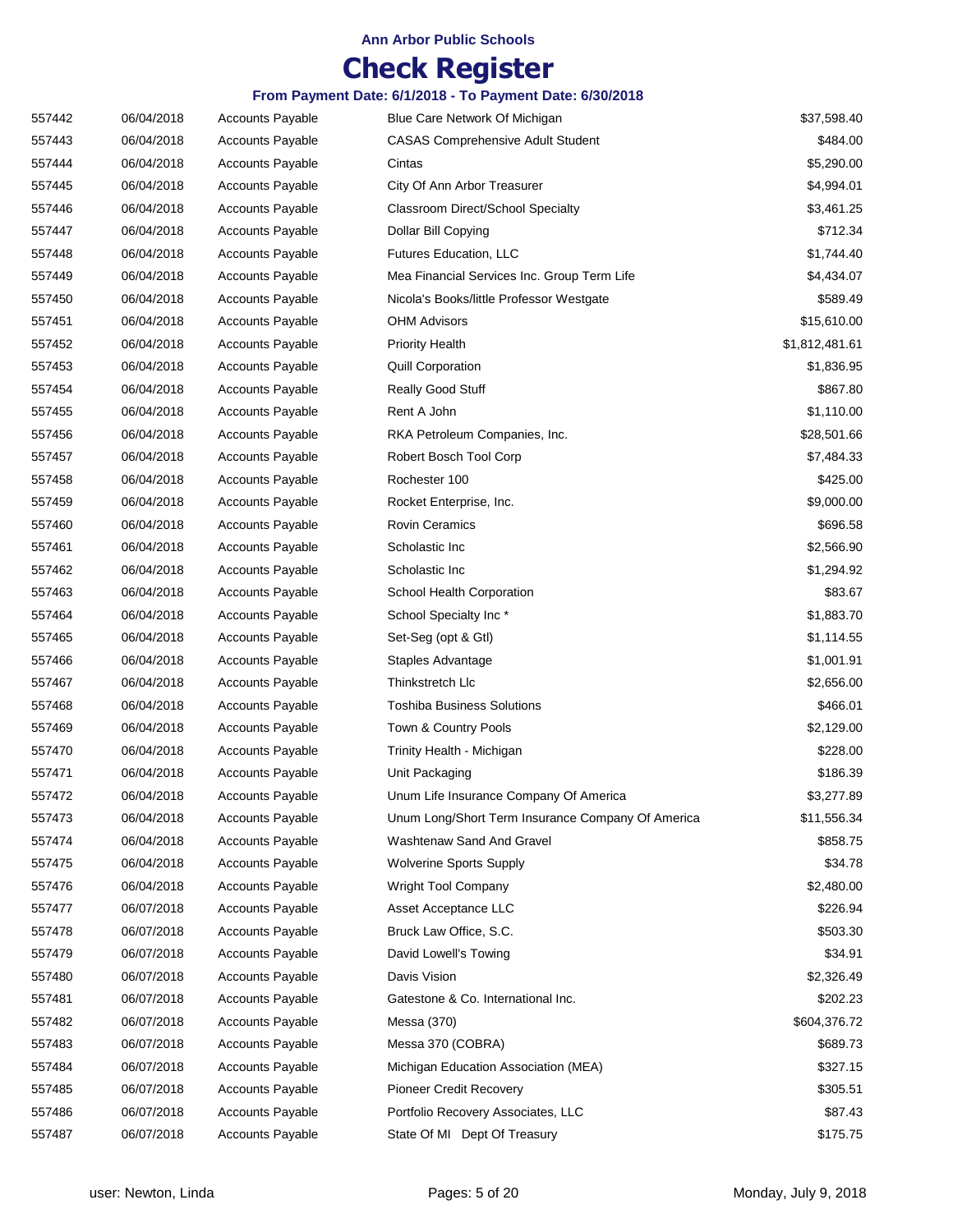## **Check Register**

| 557488 | 06/07/2018 | <b>Accounts Payable</b> | U S Dept Of Education                              | \$82.20      |
|--------|------------|-------------------------|----------------------------------------------------|--------------|
| 557489 | 06/07/2018 | <b>Accounts Payable</b> | University Of Michigan Credit Union                | \$50.00      |
| 557490 | 06/07/2018 | <b>Accounts Payable</b> | US Department Of Education                         | \$305.51     |
| 557491 | 06/07/2018 | <b>Accounts Payable</b> | US Department Of Education                         | \$362.07     |
| 557492 | 06/07/2018 | <b>Accounts Payable</b> | Chapter 13 Trustee                                 | \$732.55     |
| 557493 | 06/07/2018 | <b>Accounts Payable</b> | Kapnick Insurance Group                            | \$8,149.94   |
| 557494 | 06/07/2018 | <b>Accounts Payable</b> | Kapnick Insurance Group                            | \$6,421.99   |
| 557495 | 06/07/2018 | <b>Accounts Payable</b> | Michigan Guaranty Agency                           | \$201.10     |
| 557496 | 06/07/2018 | <b>Accounts Payable</b> | Michigan State Disbursement Unit                   | \$3,991.66   |
| 557497 | 06/07/2018 | <b>Accounts Payable</b> | Office Of The Chapter 13 Trustee                   | \$179.63     |
| 557498 | 06/07/2018 | Accounts Payable        | Texas Child Support Disburse. Unit                 | \$302.31     |
| 557499 | 06/07/2018 | <b>Accounts Payable</b> | U S Department Of Education                        | \$75.99      |
| 557500 | 06/07/2018 | <b>Accounts Payable</b> | U S Dept Of Education                              | \$168.49     |
| 557501 | 06/07/2018 | <b>Accounts Payable</b> | U. S. Department Of Education                      | \$10.37      |
| 557502 | 06/07/2018 | <b>Accounts Payable</b> | U.S. Department Of Education                       | \$82.92      |
| 557503 | 06/07/2018 | <b>Accounts Payable</b> | Washington State Support Registry                  | \$230.76     |
| 557504 | 06/11/2018 | <b>Accounts Payable</b> | Paradise Park                                      | \$2,803.12   |
| 557505 | 06/14/2018 | <b>Accounts Payable</b> | 1 Stop Better Driving School and Transportation    | \$19,709.42  |
| 557506 | 06/14/2018 | <b>Accounts Payable</b> | 3D Consulting & Communications /Images & Perceptio | \$675.95     |
| 557507 | 06/14/2018 | <b>Accounts Payable</b> | 4imprint                                           | \$215.04     |
| 557508 | 06/14/2018 | <b>Accounts Payable</b> | A and N Electric, Inc.                             | \$4,214.00   |
| 557509 | 06/14/2018 | <b>Accounts Payable</b> | A.F. Smith                                         | \$7,004.00   |
| 557510 | 06/14/2018 | <b>Accounts Payable</b> | Act, Inc.                                          | \$347.50     |
| 557511 | 06/14/2018 | <b>Accounts Payable</b> | <b>Advantage Sports</b>                            | \$2,181.00   |
| 557512 | 06/14/2018 | <b>Accounts Payable</b> | All American Restaurant Equip.                     | \$3,199.46   |
| 557513 | 06/14/2018 | <b>Accounts Payable</b> | All The King's Men Chess Supplies Inc              | \$3,145.92   |
| 557514 | 06/14/2018 | <b>Accounts Payable</b> | <b>AM Services</b>                                 | \$4,295.00   |
| 557515 | 06/14/2018 | <b>Accounts Payable</b> | Ann Arbor Center For Independ. Living              | \$11,140.00  |
| 557516 | 06/14/2018 | <b>Accounts Payable</b> | Ann Arbor Hands-On Museum                          | \$890.00     |
| 557517 | 06/14/2018 | Accounts Payable        | Ann Arbor Observer                                 | \$2,900.60   |
| 557518 | 06/14/2018 | <b>Accounts Payable</b> | Ann Arbor Welding Supply                           | \$1,044.88   |
| 557519 | 06/14/2018 | <b>Accounts Payable</b> | Ann Arbor Ziebart Speedy Auto Glass                | \$449.00     |
| 557520 | 06/14/2018 | Accounts Payable        | Apple Computer Inc                                 | \$26,696.10  |
| 557521 | 06/14/2018 | Accounts Payable        | Apple Computer Inc Professional Service            | \$699.00     |
| 557522 | 06/14/2018 | <b>Accounts Payable</b> | Arbor Springs Water                                | \$342.00     |
| 557523 | 06/14/2018 | <b>Accounts Payable</b> | <b>ARC Document Solutions LLC</b>                  | \$349.75     |
| 557524 | 06/14/2018 | <b>Accounts Payable</b> | Arch Environmental Group, Inc                      | \$9,626.67   |
| 557525 | 06/14/2018 | <b>Accounts Payable</b> | AT&T                                               | \$69.94      |
| 557526 | 06/14/2018 | <b>Accounts Payable</b> | Atlas Oil Company                                  | \$177.13     |
| 557527 | 06/14/2018 | <b>Accounts Payable</b> | B & H Photo Video                                  | \$85.40      |
| 557528 | 06/14/2018 | <b>Accounts Payable</b> | Barnes & Noble                                     | \$3,083.38   |
| 557529 | 06/14/2018 | <b>Accounts Payable</b> | <b>Baroque Violin Shop</b>                         | \$154,660.00 |
| 557530 | 06/14/2018 | <b>Accounts Payable</b> | Behler-Young Company                               | \$6,191.00   |
| 557531 | 06/14/2018 | <b>Accounts Payable</b> | Blackwell, Douglas                                 | \$500.00     |
| 557532 | 06/14/2018 | <b>Accounts Payable</b> | <b>Blick Art Materials LLC</b>                     | \$475.26     |
| 557533 | 06/14/2018 | Accounts Payable        | Brower, Montgomery, C.                             | \$480.35     |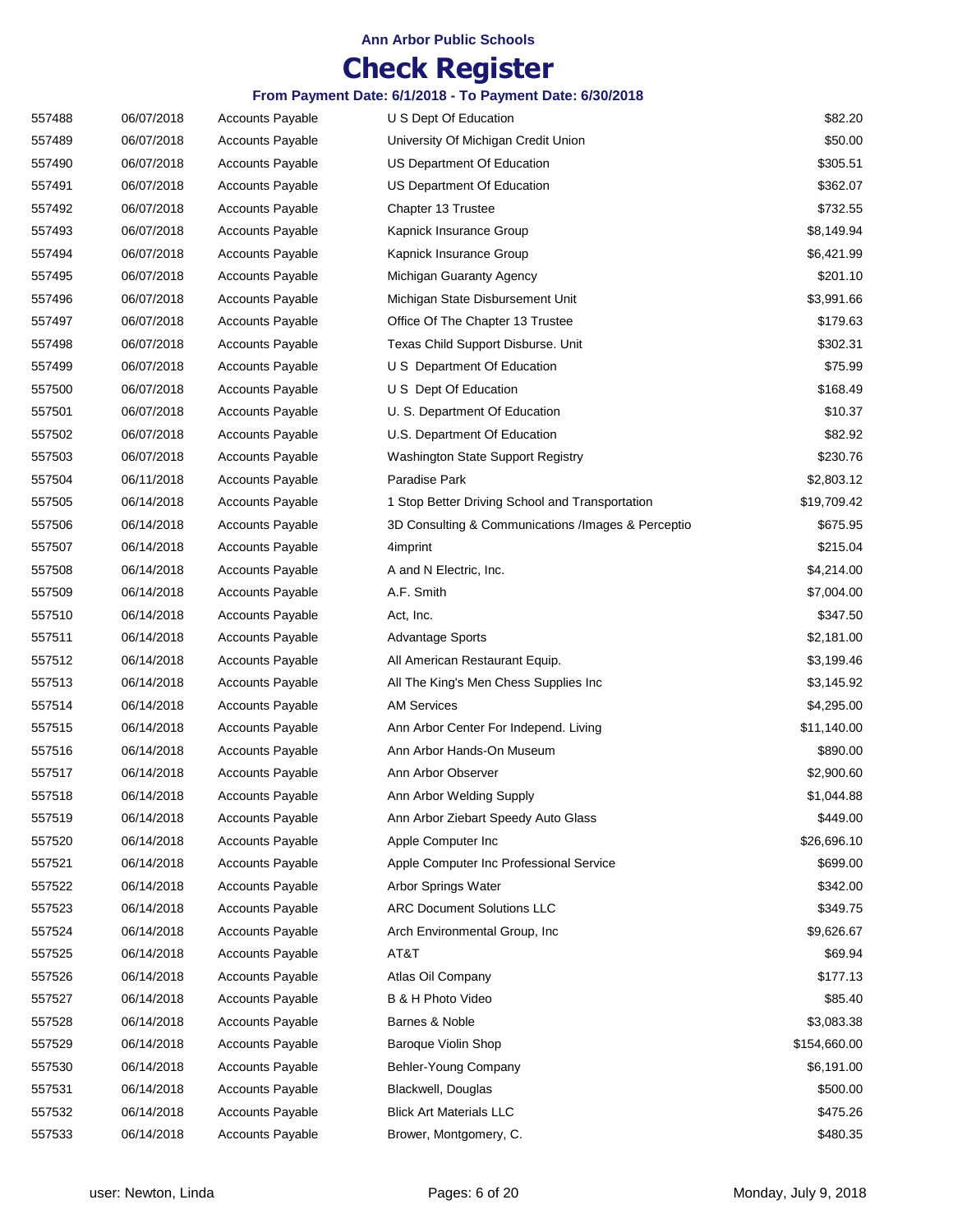## **Check Register**

| 557534 | 06/14/2018 | Accounts Payable        | <b>Bulldog Records Management Inc</b>            | \$278.78     |
|--------|------------|-------------------------|--------------------------------------------------|--------------|
| 557535 | 06/14/2018 | <b>Accounts Payable</b> | Busch's Valuland-Main St                         | \$744.60     |
| 557536 | 06/14/2018 | <b>Accounts Payable</b> | Capital Area Association of Volleyball Officials | \$75.00      |
| 557537 | 06/14/2018 | <b>Accounts Payable</b> | Care Transport Inc.                              | \$76,510.00  |
| 557538 | 06/14/2018 | <b>Accounts Payable</b> | Carolina Biological Supply Company               | \$303.37     |
| 557539 | 06/14/2018 | <b>Accounts Payable</b> | <b>CDW Government LLC</b>                        | \$6,331.80   |
| 557540 | 06/14/2018 | <b>Accounts Payable</b> | CEI Michigan LLC                                 | \$2,430.00   |
| 557541 | 06/14/2018 | <b>Accounts Payable</b> | Cellco Partnership Dba Verizon Wireless          | \$9,571.61   |
| 557542 | 06/14/2018 | <b>Accounts Payable</b> | Cengage Learning                                 | \$100.71     |
| 557543 | 06/14/2018 | <b>Accounts Payable</b> | Center for Responsive Schools, Inc.              | \$3,564.00   |
| 557544 | 06/14/2018 | <b>Accounts Payable</b> | Central Michigan Paper (cmp)                     | \$2,760.85   |
| 557545 | 06/14/2018 | <b>Accounts Payable</b> | Chasing Summer, Inc.                             | \$2,500.00   |
| 557546 | 06/14/2018 | <b>Accounts Payable</b> | Chippewa Club                                    | \$2,241.00   |
| 557547 | 06/14/2018 | <b>Accounts Payable</b> | <b>Christine Marie Stead</b>                     | \$130.00     |
| 557548 | 06/14/2018 | <b>Accounts Payable</b> | City Of Ann Arbor Treasurer                      | \$41,311.99  |
| 557549 | 06/14/2018 | <b>Accounts Payable</b> | Clark Hill Plc Attorneys At Law                  | \$8,640.01   |
| 557550 | 06/14/2018 | <b>Accounts Payable</b> | Collins And Blaha, P.C.                          | \$34,642.75  |
| 557551 | 06/14/2018 | <b>Accounts Payable</b> | Colman Wolf Supply Company                       | \$8,952.46   |
| 557552 | 06/14/2018 | <b>Accounts Payable</b> | <b>Complete Production System Inc</b>            | \$12,002.00  |
| 557553 | 06/14/2018 | <b>Accounts Payable</b> | Crisis Prevention Institute Inc.                 | \$879.00     |
| 557554 | 06/14/2018 | <b>Accounts Payable</b> | D.J. Conley Associates Inc.                      | \$1,655.40   |
| 557555 | 06/14/2018 | <b>Accounts Payable</b> | DC Byers Company                                 | \$24,200.00  |
| 557556 | 06/14/2018 | <b>Accounts Payable</b> | Deloitte Consulting LLP                          | \$5,500.00   |
| 557557 | 06/14/2018 | <b>Accounts Payable</b> | Depcon, Inc.                                     | \$10,634.00  |
| 557558 | 06/14/2018 | <b>Accounts Payable</b> | Detroit Edison Or Dte Energy                     | \$3,890.42   |
| 557559 | 06/14/2018 | <b>Accounts Payable</b> | Diamond Jack River Tours                         | \$279.00     |
| 557560 | 06/14/2018 | <b>Accounts Payable</b> | Dihydro Services Inc                             | \$212.00     |
| 557561 | 06/14/2018 | <b>Accounts Payable</b> | Dolan, Ryan                                      | \$450.00     |
| 557562 | 06/14/2018 | <b>Accounts Payable</b> | Dollar Bill Copying                              | \$931.30     |
| 557563 | 06/14/2018 | <b>Accounts Payable</b> | Dorian L Deaver                                  | \$681.34     |
| 557564 | 06/14/2018 | <b>Accounts Payable</b> | Durham School Services LP                        | \$892,168.06 |
| 557565 | 06/14/2018 | <b>Accounts Payable</b> | Dynamism, Inc.                                   | \$835.05     |
| 557566 | 06/14/2018 | <b>Accounts Payable</b> | Eberwhite Elementary Petty Cash Or               | \$86.90      |
| 557567 | 06/14/2018 | <b>Accounts Payable</b> | <b>Educational Visions Alliance Inc</b>          | \$2,700.00   |
| 557568 | 06/14/2018 | <b>Accounts Payable</b> | Edward John Wyman                                | \$1,100.00   |
| 557569 | 06/14/2018 | <b>Accounts Payable</b> | EMU                                              | \$1,270.00   |
| 557570 | 06/14/2018 | <b>Accounts Payable</b> | <b>EMU Convocation Center</b>                    | \$12,038.98  |
| 557571 | 06/14/2018 | <b>Accounts Payable</b> | <b>EMU Event Planning</b>                        | \$21,042.50  |
| 557572 | 06/14/2018 | <b>Accounts Payable</b> | <b>EMU Parking Department</b>                    | \$3,090.00   |
| 557573 | 06/14/2018 | <b>Accounts Payable</b> | Enterprise Rent-A-Car                            | \$3,218.46   |
| 557574 | 06/14/2018 | <b>Accounts Payable</b> | ExploreLearning, LLC                             | \$350.00     |
| 557575 | 06/14/2018 | <b>Accounts Payable</b> | Ferguson Enterprises, Inc.                       | \$5,159.14   |
| 557576 | 06/14/2018 | <b>Accounts Payable</b> | First Student - Tecumseh                         | \$115.52     |
| 557577 | 06/14/2018 | <b>Accounts Payable</b> | Follett School Solutions, Inc.                   | \$7,228.23   |
| 557578 | 06/14/2018 | <b>Accounts Payable</b> | Francesca Gitschlag                              | \$509.63     |
| 557579 | 06/14/2018 | <b>Accounts Payable</b> | Gaynor, Jeffrey, T                               | \$130.00     |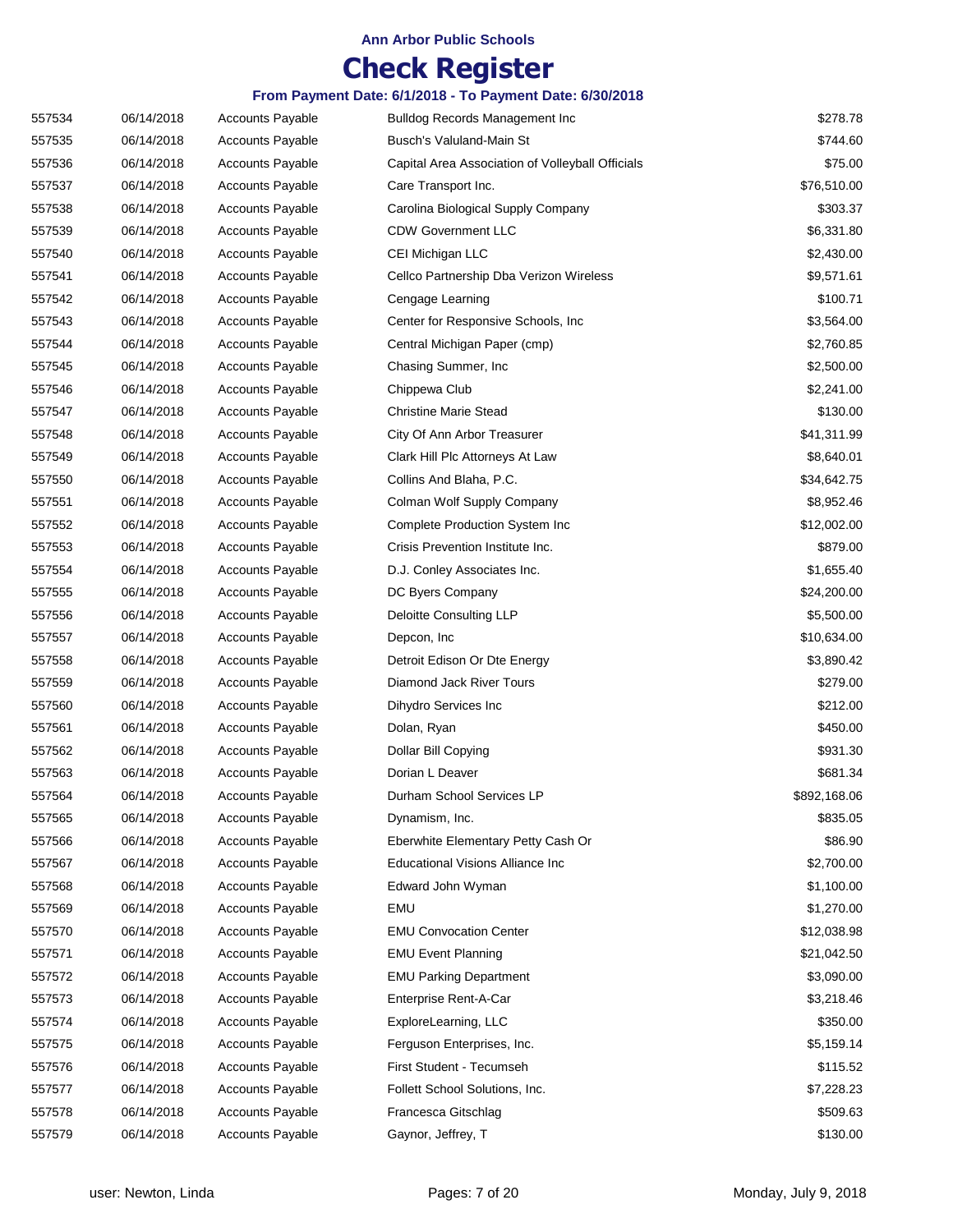## **Check Register**

| 557580 | 06/14/2018 | <b>Accounts Payable</b> | <b>GCA Education Services, Inc.</b>           | \$473,109.02 |
|--------|------------|-------------------------|-----------------------------------------------|--------------|
| 557581 | 06/14/2018 | <b>Accounts Payable</b> | Getaway Tours Inc                             | \$9,240.00   |
| 557582 | 06/14/2018 | <b>Accounts Payable</b> | Gordon Food Service                           | \$4,355.76   |
| 557583 | 06/14/2018 | <b>Accounts Payable</b> | Goyette Mechanical Co                         | \$65,634.41  |
| 557584 | 06/14/2018 | <b>Accounts Payable</b> | Grainger                                      | \$560.63     |
| 557585 | 06/14/2018 | <b>Accounts Payable</b> | Green, Benjamin                               | \$300.00     |
| 557586 | 06/14/2018 | <b>Accounts Payable</b> | Greene, Colleen, Mary                         | \$243.72     |
| 557587 | 06/14/2018 | <b>Accounts Payable</b> | H.V. Burton Company                           | \$2,020.38   |
| 557588 | 06/14/2018 | <b>Accounts Payable</b> | Hagadone LLC                                  | \$1,538.26   |
| 557589 | 06/14/2018 | <b>Accounts Payable</b> | Haldeman-Homme, Inc.                          | \$37,857.33  |
| 557590 | 06/14/2018 | <b>Accounts Payable</b> | Head Usa Inc Dba Head/Penn Racquet Sp         | \$79.85      |
| 557591 | 06/14/2018 | Accounts Payable        | <b>Heaney General Contracting</b>             | \$8,773.42   |
| 557592 | 06/14/2018 | <b>Accounts Payable</b> | Heinemann Greenwood Publishing                | \$796.72     |
| 557593 | 06/14/2018 | <b>Accounts Payable</b> | Herald Publishing-Commercial Pcard - Printing | \$610.00     |
| 557594 | 06/14/2018 | <b>Accounts Payable</b> | Herff-Jones                                   | \$1,034.00   |
| 557595 | 06/14/2018 | <b>Accounts Payable</b> | Hewitt's Music, Inc.                          | \$1,148.00   |
| 557596 | 06/14/2018 | <b>Accounts Payable</b> | Huntington National Bank                      | \$500.00     |
| 557597 | 06/14/2018 | <b>Accounts Payable</b> | Indiana Printing and Publishing Company Inc.  | \$5,040.00   |
| 557598 | 06/14/2018 | <b>Accounts Payable</b> | Infinite Technologies LLC                     | \$6,614.13   |
| 557599 | 06/14/2018 | <b>Accounts Payable</b> | Inspired By Science, LLC                      | \$3,933.02   |
| 557600 | 06/14/2018 | <b>Accounts Payable</b> | Integrated Design Soutions, LLC               | \$1,492.50   |
| 557601 | 06/14/2018 | <b>Accounts Payable</b> | J W Pepper & Sons, Inc.                       | \$383.99     |
| 557602 | 06/14/2018 | <b>Accounts Payable</b> | J.C. Ehrlich Pest Control                     | \$2,339.00   |
| 557603 | 06/14/2018 | <b>Accounts Payable</b> | Jacobs, Jennifer                              | \$852.32     |
| 557604 | 06/14/2018 | <b>Accounts Payable</b> | James Lee Michaels Dba Avery Systems An       | \$8,465.00   |
| 557605 | 06/14/2018 | <b>Accounts Payable</b> | Jamie Roc Platt                               | \$1,433.41   |
| 557606 | 06/14/2018 | <b>Accounts Payable</b> | <b>JMAM Solutions, LLC</b>                    | \$46.50      |
| 557607 | 06/14/2018 | <b>Accounts Payable</b> | Jostens                                       | \$5,169.79   |
| 557608 | 06/14/2018 | <b>Accounts Payable</b> | Jostens, Inc.                                 | \$278.40     |
| 557609 | 06/14/2018 | <b>Accounts Payable</b> | Kapnick Insurance Group                       | \$8,376.00   |
| 557610 | 06/14/2018 | Accounts Payable        | Karen Alison Tenbrink                         | \$1,995.30   |
| 557611 | 06/14/2018 | <b>Accounts Payable</b> | Katherine Renee Willson                       | \$480.00     |
| 557612 | 06/14/2018 | <b>Accounts Payable</b> | Kelly-Shaieb, Jessica, Leigh                  | \$130.00     |
| 557613 | 06/14/2018 | <b>Accounts Payable</b> | Kristen M Chapman Csc                         | \$3,714.00   |
| 557614 | 06/14/2018 | <b>Accounts Payable</b> | Lakeshore Learning Materials                  | \$1,056.78   |
| 557615 | 06/14/2018 | <b>Accounts Payable</b> | Let's Go Transportation Services              | \$27,634.50  |
| 557616 | 06/14/2018 | <b>Accounts Payable</b> | Level Design                                  | \$8,250.00   |
| 557617 | 06/14/2018 | <b>Accounts Payable</b> | Literacy Language & Learning Institute        | \$600.00     |
| 557618 | 06/14/2018 | <b>Accounts Payable</b> | Little Caesars Pizza                          | \$68.55      |
| 557619 | 06/14/2018 | <b>Accounts Payable</b> | Livonia Ice Hockey Officials, Inc.            | \$100.00     |
| 557620 | 06/14/2018 | <b>Accounts Payable</b> | Lis & Associates                              | \$883.33     |
| 557621 | 06/14/2018 | <b>Accounts Payable</b> | Louise Tamres The Tamres Group, Inc.          | \$61.47      |
| 557622 | 06/14/2018 | <b>Accounts Payable</b> | Lowe's Home Centers, Inc.                     | \$1,409.63   |
| 557623 | 06/14/2018 | <b>Accounts Payable</b> | Lynn, Jonathan                                | \$350.00     |
| 557624 | 06/14/2018 | Accounts Payable        | Macprofessionals, Inc.                        | \$1,297.00   |
| 557625 | 06/14/2018 | <b>Accounts Payable</b> | Mad Science of Detroit                        | \$6,545.00   |
|        |            |                         |                                               |              |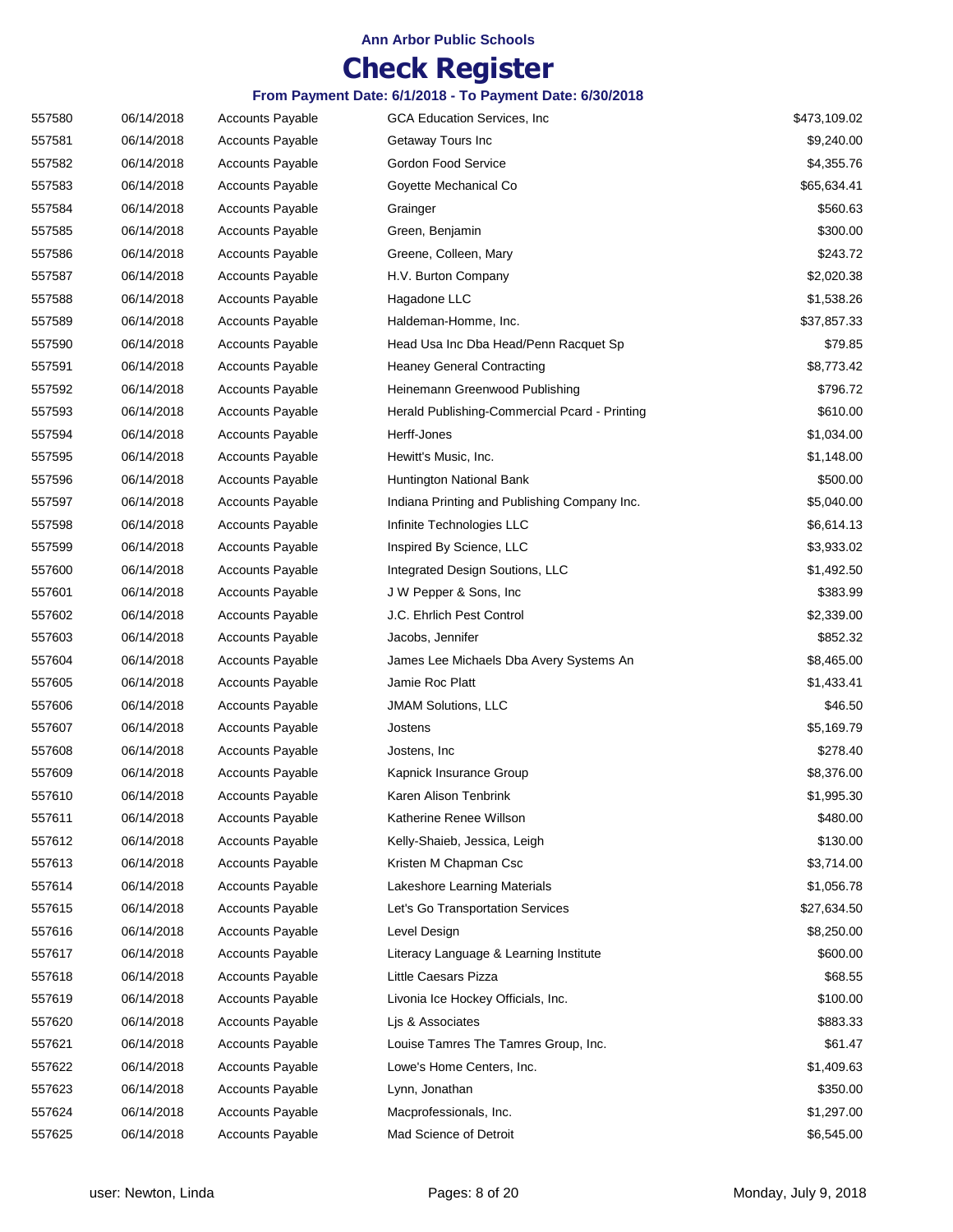## **Check Register**

| 557626 | 06/14/2018 | <b>Accounts Payable</b> | Makerworx LLC                                    | \$1,500.00  |
|--------|------------|-------------------------|--------------------------------------------------|-------------|
| 557627 | 06/14/2018 | Accounts Payable        | Marc Dutton Irrigation, Inc.                     | \$139.00    |
| 557628 | 06/14/2018 | <b>Accounts Payable</b> | Massp                                            | \$159.00    |
| 557629 | 06/14/2018 | <b>Accounts Payable</b> | Maurice Archer                                   | \$2,301.90  |
| 557630 | 06/14/2018 | <b>Accounts Payable</b> | Mediation Training & Consultation Institute      | \$1,162.50  |
| 557631 | 06/14/2018 | <b>Accounts Payable</b> | <b>Mediscan Staffing Services</b>                | \$27,594.00 |
| 557632 | 06/14/2018 | <b>Accounts Payable</b> | Meridian Winds LLC                               | \$125.00    |
| 557633 | 06/14/2018 | <b>Accounts Payable</b> | Metro Delivery, Inc.                             | \$152.25    |
| 557634 | 06/14/2018 | <b>Accounts Payable</b> | Metro On Demand Express, Inc.                    | \$1,237.50  |
| 557635 | 06/14/2018 | <b>Accounts Payable</b> | Metro Waste Service                              | \$1,116.25  |
| 557636 | 06/14/2018 | <b>Accounts Payable</b> | Mi Amateur Softball Assoc-Masa                   | \$249.95    |
| 557637 | 06/14/2018 | Accounts Payable        | Mi High School Athletic Assn                     | \$1,453.18  |
| 557638 | 06/14/2018 | <b>Accounts Payable</b> | Mi Reading Association                           | \$885.00    |
| 557639 | 06/14/2018 | <b>Accounts Payable</b> | Michigan Council for Exceptional Child           | \$385.00    |
| 557640 | 06/14/2018 | <b>Accounts Payable</b> | Michigan Feldenkrais                             | \$895.27    |
| 557641 | 06/14/2018 | Accounts Payable        | Michigan Interpreting Services, Inc.             | \$10,920.00 |
| 557642 | 06/14/2018 | <b>Accounts Payable</b> | Michigan Power Rodding, Inc.                     | \$1,674.00  |
| 557643 | 06/14/2018 | <b>Accounts Payable</b> | Midwest Graphics & Awards, Inc.                  | \$985.60    |
| 557644 | 06/14/2018 | <b>Accounts Payable</b> | Midwestern Consulting Inc-Mci                    | \$5,294.70  |
| 557645 | 06/14/2018 | <b>Accounts Payable</b> | Mike's Home Repair, Restoration and Renovation   | \$2,850.00  |
| 557646 | 06/14/2018 | <b>Accounts Payable</b> | Miles Of Golf                                    | \$500.00    |
| 557647 | 06/14/2018 | <b>Accounts Payable</b> | Miller Canfield Paddock Stone Plc                | \$5,216.00  |
| 557648 | 06/14/2018 | <b>Accounts Payable</b> | Mitchell, Harmony, Tynisha                       | \$130.00    |
| 557649 | 06/14/2018 | <b>Accounts Payable</b> | <b>MLive Media Group</b>                         | \$593.75    |
| 557650 | 06/14/2018 | <b>Accounts Payable</b> | MMI-CPR School Tech Repair, LLC                  | \$6,076.00  |
| 557651 | 06/14/2018 | <b>Accounts Payable</b> | Napa Auto Parts                                  | \$219.32    |
| 557652 | 06/14/2018 | <b>Accounts Payable</b> | <b>NASN</b>                                      | \$167.20    |
| 557653 | 06/14/2018 | <b>Accounts Payable</b> | NeoFunds by Neopost                              | \$400.00    |
| 557654 | 06/14/2018 | <b>Accounts Payable</b> | Nick Rail Music, Inc.                            | \$8,677.95  |
| 557655 | 06/14/2018 | <b>Accounts Payable</b> | Nicola's Books/little Professor Westgate         | \$1,297.06  |
| 557656 | 06/14/2018 | <b>Accounts Payable</b> | Norcostco                                        | \$197.62    |
| 557657 | 06/14/2018 | <b>Accounts Payable</b> | Norton's Flowers & Gifts and Chelsea Flower Shop | \$290.75    |
| 557658 | 06/14/2018 | <b>Accounts Payable</b> | NUCO <sub>2</sub> Inc                            | \$261.91    |
| 557659 | 06/14/2018 | Accounts Payable        | <b>Nystrom Education</b>                         | \$212.35    |
| 557660 | 06/14/2018 | <b>Accounts Payable</b> | Office Depot                                     | \$6,696.02  |
| 557661 | 06/14/2018 | <b>Accounts Payable</b> | Patricia Ashford Manley                          | \$130.00    |
| 557662 | 06/14/2018 | <b>Accounts Payable</b> | Patricia Kuessner Csc                            | \$328.55    |
| 557663 | 06/14/2018 | <b>Accounts Payable</b> | Pearson Education, Inc.                          | \$1,273.50  |
| 557664 | 06/14/2018 | <b>Accounts Payable</b> | <b>Pediatric Therapy Associates</b>              | \$40,641.00 |
| 557665 | 06/14/2018 | <b>Accounts Payable</b> | Pioneer Hs Athletics Petty Cash Or               | \$290.74    |
| 557666 | 06/14/2018 | <b>Accounts Payable</b> | Pioneer Valley Educational Press                 | \$2,046.60  |
| 557667 | 06/14/2018 | <b>Accounts Payable</b> | Plante & Moran, PLLC                             | \$10,000.00 |
| 557668 | 06/14/2018 | <b>Accounts Payable</b> | Power to Be, LLC                                 | \$249.65    |
| 557669 | 06/14/2018 | <b>Accounts Payable</b> | Precision Data Products, Inc.                    | \$391.44    |
| 557670 | 06/14/2018 | <b>Accounts Payable</b> | Presidio Infrastructure Solutions LLC            | \$1,069.00  |
| 557671 | 06/14/2018 | <b>Accounts Payable</b> | Print-Tech Inc                                   | \$414.18    |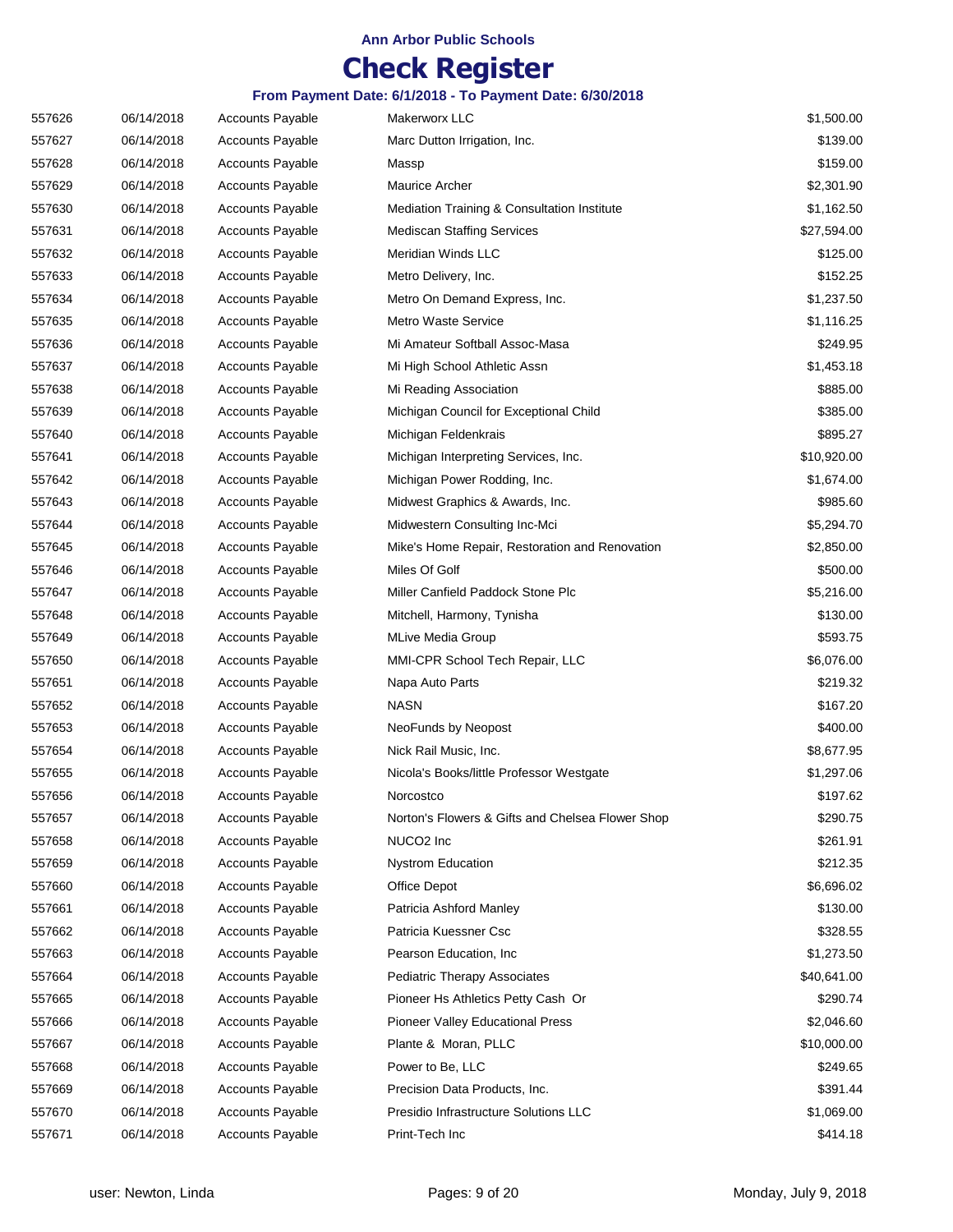## **Check Register**

| 557672 | 06/14/2018 | <b>Accounts Payable</b> | Pro-Ed                                             | \$1,323.30   |
|--------|------------|-------------------------|----------------------------------------------------|--------------|
| 557673 | 06/14/2018 | <b>Accounts Payable</b> | ProCare Therapy, Inc.                              | \$10,024.50  |
| 557674 | 06/14/2018 | <b>Accounts Payable</b> | Quill Corporation                                  | \$43.94      |
| 557675 | 06/14/2018 | <b>Accounts Payable</b> | <b>Quill Corporation</b>                           | \$1,918.03   |
| 557676 | 06/14/2018 | <b>Accounts Payable</b> | Reading Reading Books Llc                          | \$1,599.14   |
| 557677 | 06/14/2018 | <b>Accounts Payable</b> | Rehmann                                            | \$14,717.58  |
| 557678 | 06/14/2018 | <b>Accounts Payable</b> | Rent A John                                        | \$385.35     |
| 557679 | 06/14/2018 | <b>Accounts Payable</b> | <b>Resolute Educational Solutions</b>              | \$5,400.00   |
| 557680 | 06/14/2018 | <b>Accounts Payable</b> | Revel and Roll                                     | \$661.60     |
| 557681 | 06/14/2018 | <b>Accounts Payable</b> | Rhino Linings of Michigan                          | \$737.50     |
| 557682 | 06/14/2018 | <b>Accounts Payable</b> | Risk Security & Investigations                     | \$13,807.60  |
| 557683 | 06/14/2018 | <b>Accounts Payable</b> | Robert Bosch Tool Corp                             | \$419.86     |
| 557684 | 06/14/2018 | <b>Accounts Payable</b> | Roberts and Limbrick Enterprises, LLC              | \$150.00     |
| 557685 | 06/14/2018 | <b>Accounts Payable</b> | Scholastic Inc                                     | \$1,657.05   |
| 557686 | 06/14/2018 | <b>Accounts Payable</b> | School Nurse Supply, Inc.                          | \$375.10     |
| 557687 | 06/14/2018 | <b>Accounts Payable</b> | School Specialty Inc*                              | \$1,649.63   |
| 557688 | 06/14/2018 | <b>Accounts Payable</b> | Schoolpictures.com                                 | \$1,448.21   |
| 557689 | 06/14/2018 | <b>Accounts Payable</b> | ScreenLine, LLC                                    | \$2,350.00   |
| 557690 | 06/14/2018 | <b>Accounts Payable</b> | Service Pro Plumbing & Environmental Contracting I | \$8,290.45   |
| 557691 | 06/14/2018 | <b>Accounts Payable</b> | Service Sports, Inc.                               | \$440.00     |
| 557692 | 06/14/2018 | <b>Accounts Payable</b> | Signs By Tomorrow                                  | \$158.75     |
| 557693 | 06/14/2018 | <b>Accounts Payable</b> | Simone Danyiell Lightfoot                          | \$130.00     |
| 557694 | 06/14/2018 | <b>Accounts Payable</b> | <b>SJS Educational Solutions</b>                   | \$3,000.00   |
| 557695 | 06/14/2018 | <b>Accounts Payable</b> | South & West Washtenaw Consortium                  | \$89,000.75  |
| 557696 | 06/14/2018 | <b>Accounts Payable</b> | Specialized Balsa Wood LLC                         | \$286.06     |
| 557697 | 06/14/2018 | <b>Accounts Payable</b> | Stadium Trophy                                     | \$93.60      |
| 557698 | 06/14/2018 | <b>Accounts Payable</b> | Staples Advantage                                  | \$312.16     |
| 557699 | 06/14/2018 | <b>Accounts Payable</b> | Staples Advantage                                  | \$108.99     |
| 557700 | 06/14/2018 | <b>Accounts Payable</b> | <b>Star Flooring Corporation</b>                   | \$400.00     |
| 557701 | 06/14/2018 | <b>Accounts Payable</b> | State Of Michigan Labor And Economic G             | \$360.00     |
| 557702 | 06/14/2018 | <b>Accounts Payable</b> | State Of Michigan School Meals Program             | \$360.17     |
| 557703 | 06/14/2018 | <b>Accounts Payable</b> | Steiner, Oren                                      | \$700.00     |
| 557704 | 06/14/2018 | <b>Accounts Payable</b> | Steinway Piano Gallery of Detroit, Inc.            | \$1,570.00   |
| 557705 | 06/14/2018 | <b>Accounts Payable</b> | Steve's Custom Signs, Inc.                         | \$5,520.00   |
| 557706 | 06/14/2018 | <b>Accounts Payable</b> | Sunbelt & Staffing                                 | \$2,412.00   |
| 557707 | 06/14/2018 | Accounts Payable        | Support For Growing Families LLC                   | \$332.30     |
| 557708 | 06/14/2018 | <b>Accounts Payable</b> | Susan Eunice Baskett                               | \$130.00     |
| 557709 | 06/14/2018 | <b>Accounts Payable</b> | T2 Music Productions, LLC                          | \$550.00     |
| 557710 | 06/14/2018 | Accounts Payable        | <b>Talx Corporation Talx Ucexpress</b>             | \$108.60     |
| 557711 | 06/14/2018 | <b>Accounts Payable</b> | Teacher's Discovery                                | \$421.59     |
| 557712 | 06/14/2018 | <b>Accounts Payable</b> | The College Board Ap Exams                         | \$221,375.00 |
| 557713 | 06/14/2018 | <b>Accounts Payable</b> | The Creature Conservancy                           | \$553.00     |
| 557714 | 06/14/2018 | <b>Accounts Payable</b> | The Heaney Group                                   | \$2,285.76   |
| 557715 | 06/14/2018 | <b>Accounts Payable</b> | The Regents of the University of Michigan          | \$32,864.50  |
| 557716 | 06/14/2018 | <b>Accounts Payable</b> | The Regents of the University of Michigan          | \$6,000.00   |
| 557717 | 06/14/2018 | <b>Accounts Payable</b> | Therapy Shoppe Inc.                                | \$383.07     |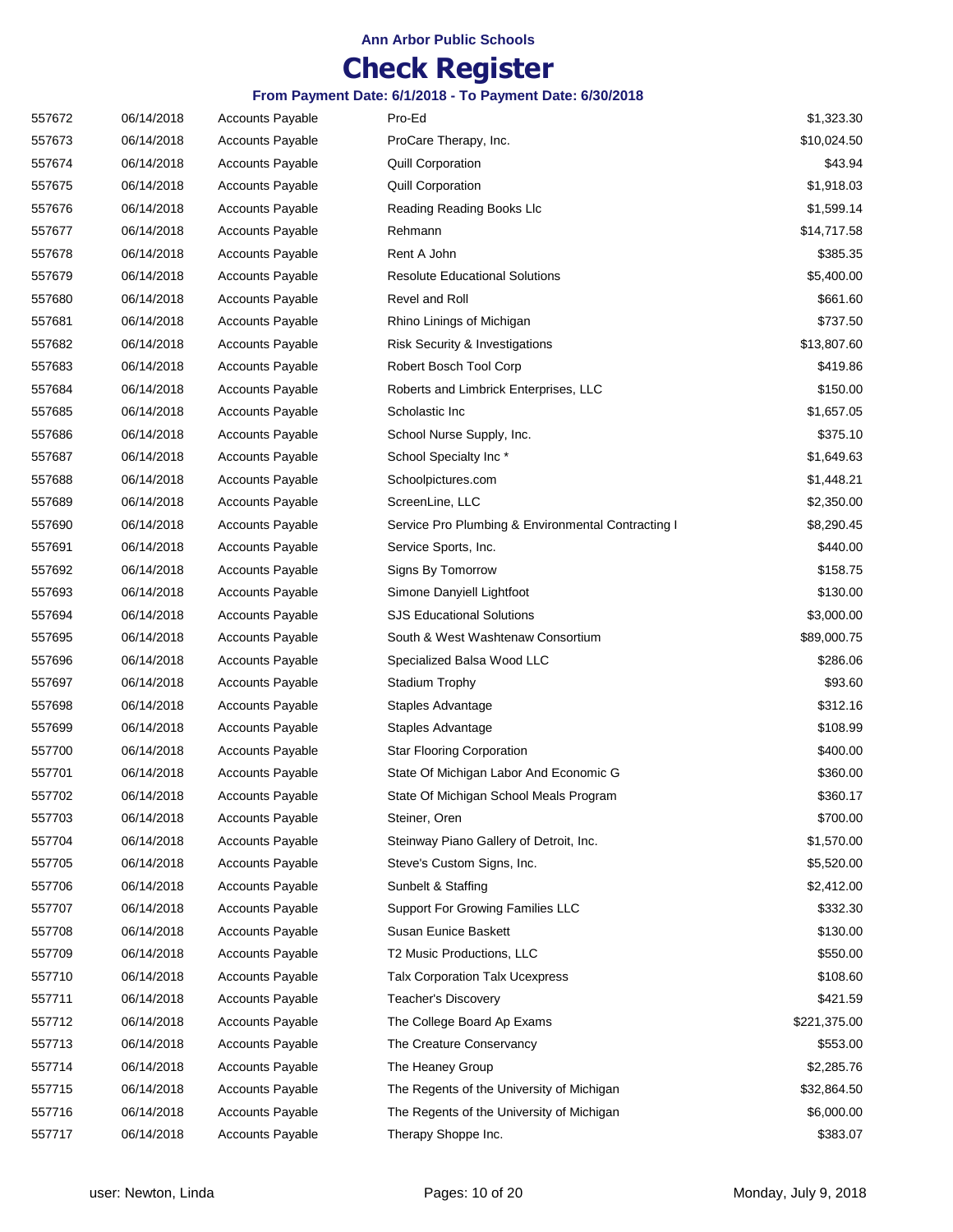## **Check Register**

| 557718 | 06/14/2018 | <b>Accounts Payable</b> | Thermal-Netics Inc.                     | \$2,208.00  |
|--------|------------|-------------------------|-----------------------------------------|-------------|
| 557719 | 06/14/2018 | <b>Accounts Payable</b> | Thinkstretch Llc                        | \$2,200.00  |
| 557720 | 06/14/2018 | <b>Accounts Payable</b> | Tierney Brothers Inc                    | \$11,998.00 |
| 557721 | 06/14/2018 | <b>Accounts Payable</b> | TIs Productions, Inc.                   | \$29.00     |
| 557722 | 06/14/2018 | <b>Accounts Payable</b> | Todd Wenzel Buick GMC of Westland, Inc. | \$24,561.90 |
| 557723 | 06/14/2018 | <b>Accounts Payable</b> | Toshiba Business Solutions Michigan     | \$33,091.45 |
| 557724 | 06/14/2018 | <b>Accounts Payable</b> | Total Armored Car Service, Inc.         | \$362.22    |
| 557725 | 06/14/2018 | <b>Accounts Payable</b> | Towela Sepo Okwudire                    | \$1,928.35  |
| 557726 | 06/14/2018 | <b>Accounts Payable</b> | Trane Co.                               | \$12,092.00 |
| 557727 | 06/14/2018 | <b>Accounts Payable</b> | Tredroc Tire Services, LLC              | \$806.94    |
| 557728 | 06/14/2018 | <b>Accounts Payable</b> | Unit Packaging                          | \$1,131.19  |
| 557729 | 06/14/2018 | <b>Accounts Payable</b> | University of Michigan / Athletic Dept  | \$12,818.50 |
| 557730 | 06/14/2018 | <b>Accounts Payable</b> | Us Bank                                 | \$300.00    |
| 557731 | 06/14/2018 | <b>Accounts Payable</b> | US Foods, Inc.                          | \$1,348.12  |
| 557732 | 06/14/2018 | <b>Accounts Payable</b> | Vagabond Tours, Inc.                    | \$553.00    |
| 557733 | 06/14/2018 | <b>Accounts Payable</b> | Vibbart, James, W.                      | \$9,351.30  |
| 557734 | 06/14/2018 | <b>Accounts Payable</b> | Video And Internet Stuff, LIc           | \$5,338.75  |
| 557735 | 06/14/2018 | <b>Accounts Payable</b> | Warner, Keith                           | \$532.00    |
| 557736 | 06/14/2018 | <b>Accounts Payable</b> | Washtenaw Intermediate School District  | \$89,232.85 |
| 557737 | 06/14/2018 | <b>Accounts Payable</b> | Waste Management                        | \$397.10    |
| 557738 | 06/14/2018 | <b>Accounts Payable</b> | <b>Wenger Corporation</b>               | \$2,530.00  |
| 557739 | 06/14/2018 | <b>Accounts Payable</b> | Wiltec Technologies, Inc.               | \$6,798.70  |
| 557740 | 06/14/2018 | <b>Accounts Payable</b> | Windstream                              | \$7,142.80  |
| 557741 | 06/14/2018 | <b>Accounts Payable</b> | Wines Elementary Petty Cash Or          | \$146.03    |
| 557742 | 06/14/2018 | <b>Accounts Payable</b> | Zurich Deductible Recovery Grp          | \$2,964.83  |
| 557743 | 06/14/2018 | <b>Accounts Payable</b> | ABBARAJU, NIKITA                        | \$12.50     |
| 557744 | 06/14/2018 | <b>Accounts Payable</b> | ADUNBI, ADETOMIWA                       | \$25.00     |
| 557745 | 06/14/2018 | <b>Accounts Payable</b> | BENTLEY, TIONA                          | \$25.00     |
| 557746 | 06/14/2018 | <b>Accounts Payable</b> | Bergin, Lia                             | \$50.00     |
| 557747 | 06/14/2018 | <b>Accounts Payable</b> | Boyd, Gabrielle                         | \$25.00     |
| 557748 | 06/14/2018 | <b>Accounts Payable</b> | BRAHMASANDRA, ARNAV                     | \$25.00     |
| 557749 | 06/14/2018 | <b>Accounts Payable</b> | Brush, Helen                            | \$75.00     |
| 557750 | 06/14/2018 | <b>Accounts Payable</b> | <b>BULLINGER, WYATT</b>                 | \$25.00     |
| 557751 | 06/14/2018 | <b>Accounts Payable</b> | Burk, Maricris, C.                      | \$59.00     |
| 557752 | 06/14/2018 | Accounts Payable        | Cain, Charles                           | \$75.00     |
| 557753 | 06/14/2018 | <b>Accounts Payable</b> | Caston, Sarah                           | \$25.00     |
| 557754 | 06/14/2018 | <b>Accounts Payable</b> | Cheek, Timothy                          | \$50.00     |
| 557755 | 06/14/2018 | Accounts Payable        | Chowdhury, Rahul                        | \$25.00     |
| 557756 | 06/14/2018 | <b>Accounts Payable</b> | Chuikov, Polina                         | \$75.00     |
| 557757 | 06/14/2018 | <b>Accounts Payable</b> | Clark, Amber                            | \$500.00    |
| 557758 | 06/14/2018 | <b>Accounts Payable</b> | <b>CORRIN, BRADLEY</b>                  | \$25.00     |
| 557759 | 06/14/2018 | <b>Accounts Payable</b> | Crow, Isabella                          | \$75.00     |
| 557760 | 06/14/2018 | <b>Accounts Payable</b> | DEB, AYUSH                              | \$50.00     |
| 557761 | 06/14/2018 | <b>Accounts Payable</b> | DEMOTT, CASSANDRA                       | \$100.00    |
| 557762 | 06/14/2018 | <b>Accounts Payable</b> | DENG, CHERI                             | \$171.50    |
| 557763 | 06/14/2018 | <b>Accounts Payable</b> | Derieux, Alejandro                      | \$25.00     |
|        |            |                         |                                         |             |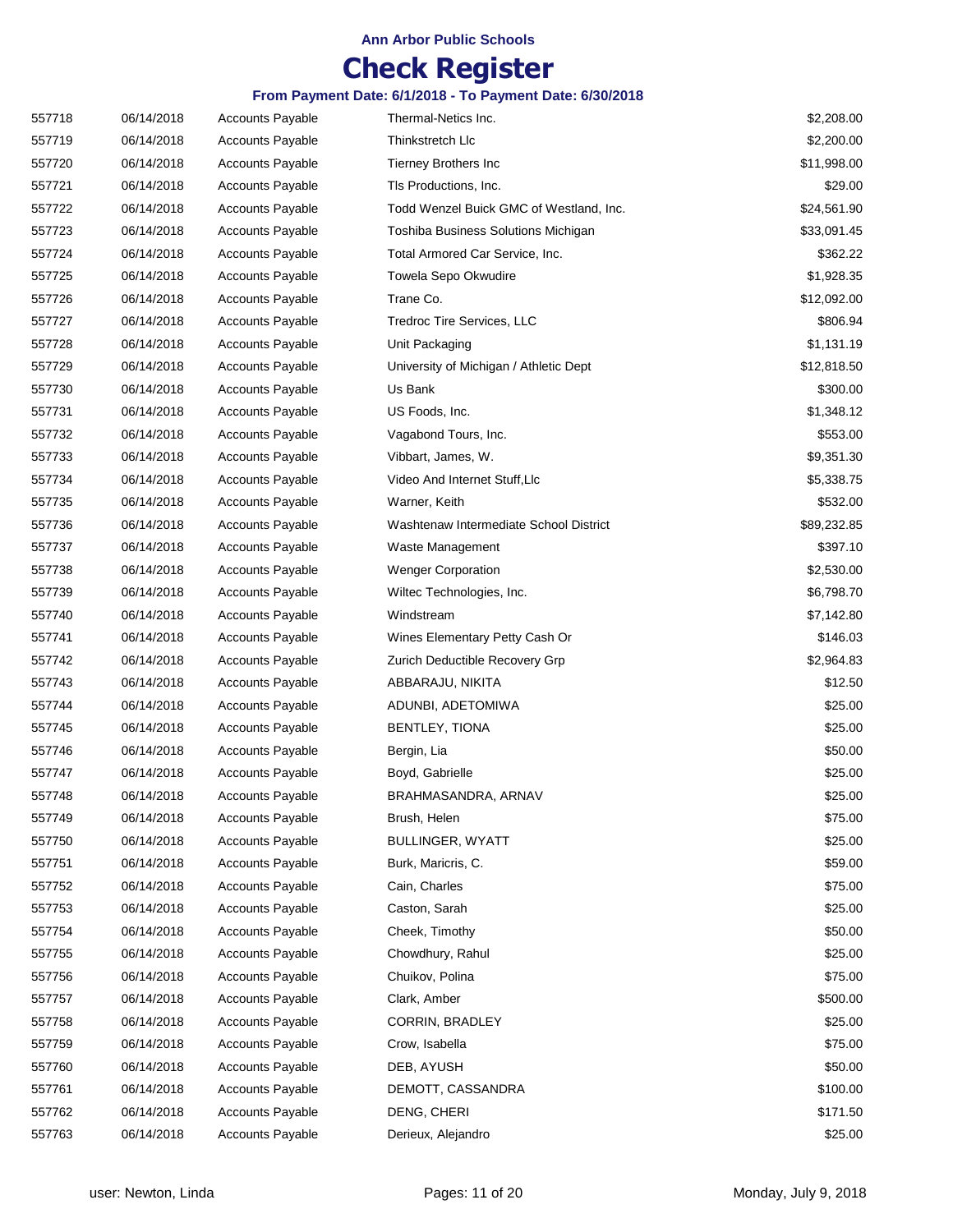## **Check Register**

| 557764 | 06/14/2018 | <b>Accounts Payable</b> | DERNEIKA, HUDA            | \$12.50  |
|--------|------------|-------------------------|---------------------------|----------|
| 557765 | 06/14/2018 | <b>Accounts Payable</b> | Dombrowski, Catherine     | \$25.00  |
| 557766 | 06/14/2018 | <b>Accounts Payable</b> | Duan, Lucy                | \$75.00  |
| 557767 | 06/14/2018 | <b>Accounts Payable</b> | DUDEK, ZOFIA              | \$12.50  |
| 557768 | 06/14/2018 | <b>Accounts Payable</b> | EASTER, ALEXA             | \$50.00  |
| 557769 | 06/14/2018 | <b>Accounts Payable</b> | FATA, GEORGE              | \$25.00  |
| 557770 | 06/14/2018 | <b>Accounts Payable</b> | FATA, TONY                | \$25.00  |
| 557771 | 06/14/2018 | <b>Accounts Payable</b> | Forsman, Ellen            | \$89.30  |
| 557772 | 06/14/2018 | <b>Accounts Payable</b> | <b>GARCIA-NERIO, LUIS</b> | \$25.00  |
| 557773 | 06/14/2018 | <b>Accounts Payable</b> | Ghalib, Hasna             | \$75.00  |
| 557774 | 06/14/2018 | <b>Accounts Payable</b> | GIVIYAN, ISABELLA         | \$100.00 |
| 557775 | 06/14/2018 | <b>Accounts Payable</b> | GOZON, JACOB              | \$25.00  |
| 557776 | 06/14/2018 | <b>Accounts Payable</b> | Greenberg, Sophie         | \$25.00  |
| 557777 | 06/14/2018 | <b>Accounts Payable</b> | GREGOR, M ZACHARIAH       | \$36.50  |
| 557778 | 06/14/2018 | <b>Accounts Payable</b> | <b>GUNARATNE, NIPULI</b>  | \$12.50  |
| 557779 | 06/14/2018 | <b>Accounts Payable</b> | HEINONEN-SMITH, HELENA    | \$50.00  |
| 557780 | 06/14/2018 | <b>Accounts Payable</b> | Herron, Gabrielle         | \$100.00 |
| 557781 | 06/14/2018 | <b>Accounts Payable</b> | Idlani, Sundeep           | \$42.15  |
| 557782 | 06/14/2018 | <b>Accounts Payable</b> | Janakiraman, Soorya       | \$75.00  |
| 557783 | 06/14/2018 | <b>Accounts Payable</b> | Janevic, Sophia           | \$100.00 |
| 557784 | 06/14/2018 | <b>Accounts Payable</b> | Joyce, Joshua             | \$50.00  |
| 557785 | 06/14/2018 | <b>Accounts Payable</b> | JU, SERENA                | \$50.00  |
| 557786 | 06/14/2018 | <b>Accounts Payable</b> | Kacvinsky, Gregory        | \$125.00 |
| 557787 | 06/14/2018 | <b>Accounts Payable</b> | Kane, Marquaun            | \$100.00 |
| 557788 | 06/14/2018 | <b>Accounts Payable</b> | Kass, Sam                 | \$75.00  |
| 557789 | 06/14/2018 | <b>Accounts Payable</b> | Kern-Wenger, Caden        | \$100.00 |
| 557790 | 06/14/2018 | <b>Accounts Payable</b> | Kersey, Anthony           | \$100.00 |
| 557791 | 06/14/2018 | <b>Accounts Payable</b> | Kincaid-Beal, Zoe         | \$50.00  |
| 557792 | 06/14/2018 | <b>Accounts Payable</b> | Kulkarni, Sujay           | \$75.00  |
| 557793 | 06/14/2018 | <b>Accounts Payable</b> | KURAS, ELISABETH          | \$25.00  |
| 557794 | 06/14/2018 | <b>Accounts Payable</b> | Lee, Madeleine            | \$50.00  |
| 557795 | 06/14/2018 | <b>Accounts Payable</b> | Littlefield, Domonique    | \$100.00 |
| 557796 | 06/14/2018 | <b>Accounts Payable</b> | MAGOON, HAZEL             | \$50.00  |
| 557797 | 06/14/2018 | <b>Accounts Payable</b> | MAKHLOUF, THANINA         | \$25.00  |
| 557798 | 06/14/2018 | <b>Accounts Payable</b> | Markel, Bess              | \$50.00  |
| 557799 | 06/14/2018 | <b>Accounts Payable</b> | McClung, Rose             | \$25.00  |
| 557800 | 06/14/2018 | <b>Accounts Payable</b> | MCCREADIE, PAIGE          | \$25.00  |
| 557801 | 06/14/2018 | <b>Accounts Payable</b> | MCPHERSON, MADALINE       | \$25.00  |
| 557802 | 06/14/2018 | <b>Accounts Payable</b> | Miller, Christian         | \$18.70  |
| 557803 | 06/14/2018 | <b>Accounts Payable</b> | MILLS, ELEANOR            | \$25.00  |
| 557804 | 06/14/2018 | <b>Accounts Payable</b> | MONK, CHARLES             | \$100.00 |
| 557805 | 06/14/2018 | <b>Accounts Payable</b> | Negrin, Sara              | \$50.00  |
| 557806 | 06/14/2018 | <b>Accounts Payable</b> | Ng, Abigail               | \$25.00  |
| 557807 | 06/14/2018 | <b>Accounts Payable</b> | Norton, Alida             | \$10.00  |
| 557808 | 06/14/2018 | <b>Accounts Payable</b> | Nunez-Regueiro, Clara     | \$75.00  |
| 557809 | 06/14/2018 | <b>Accounts Payable</b> | NWEZE, MIRIAN             | \$25.00  |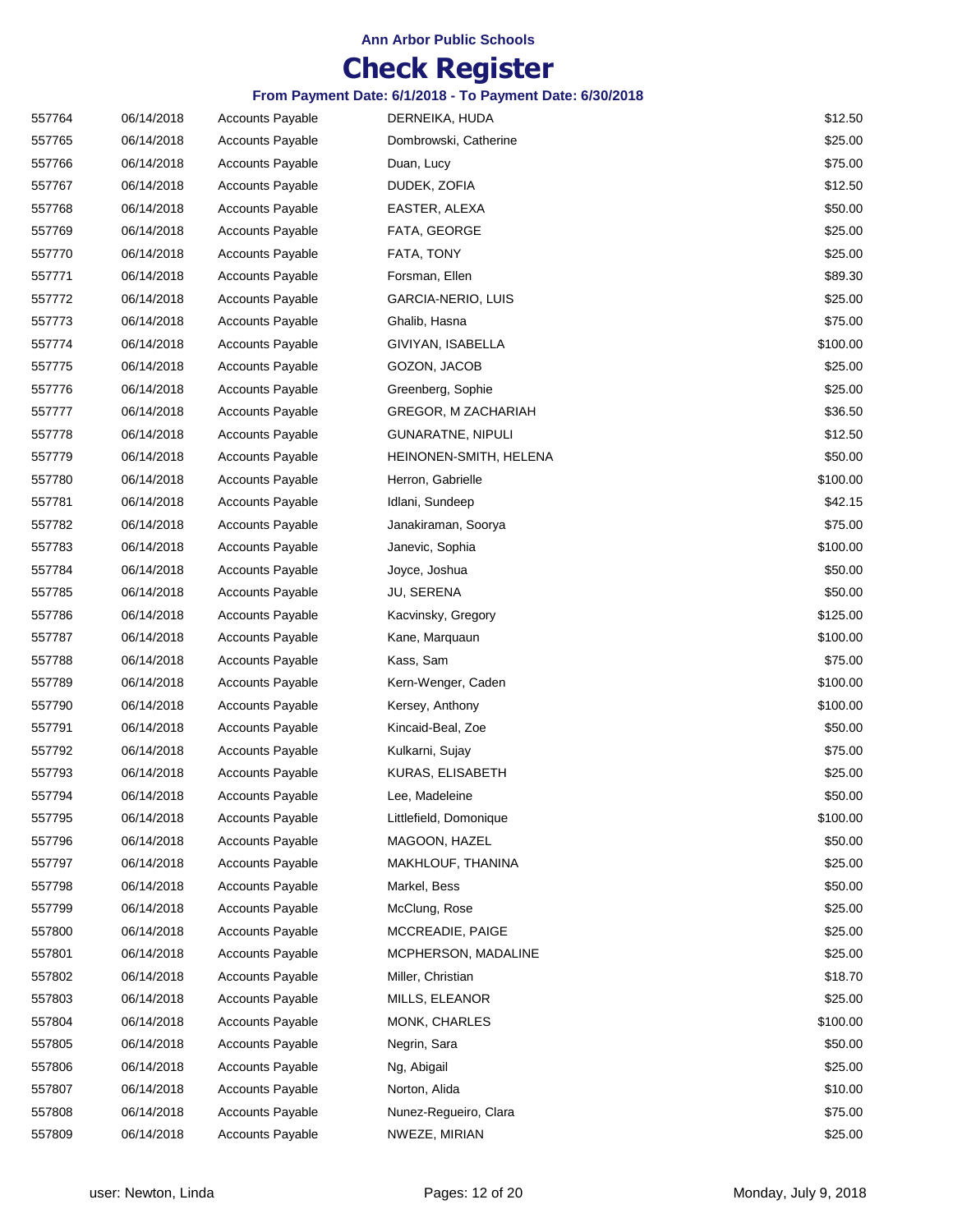## **Check Register**

| 557810 | 06/14/2018 | <b>Accounts Payable</b> | Pando Girard, Aldo                   | \$25.00    |
|--------|------------|-------------------------|--------------------------------------|------------|
| 557811 | 06/14/2018 | <b>Accounts Payable</b> | Pascoe, Katie                        | \$25.00    |
| 557812 | 06/14/2018 | <b>Accounts Payable</b> | Patel, Shveta H.                     | \$96.00    |
| 557813 | 06/14/2018 | <b>Accounts Payable</b> | Prestegaard, Natalie                 | \$25.00    |
| 557814 | 06/14/2018 | <b>Accounts Payable</b> | RAMOS-MARTINEZ, SELVIN               | \$25.00    |
| 557815 | 06/14/2018 | <b>Accounts Payable</b> | Ringold, Allison                     | \$100.00   |
| 557816 | 06/14/2018 | <b>Accounts Payable</b> | Rivette, Michele                     | \$125.00   |
| 557817 | 06/14/2018 | <b>Accounts Payable</b> | Robinson, Claire                     | \$75.00    |
| 557818 | 06/14/2018 | <b>Accounts Payable</b> | Roth, Emma                           | \$75.00    |
| 557819 | 06/14/2018 | <b>Accounts Payable</b> | SALAZAR-SILVESTRE, JENNIFER          | \$25.00    |
| 557820 | 06/14/2018 | <b>Accounts Payable</b> | Salazar-Silvestre, Keily             | \$75.00    |
| 557821 | 06/14/2018 | <b>Accounts Payable</b> | Schramm, Eleanor                     | \$10.00    |
| 557822 | 06/14/2018 | <b>Accounts Payable</b> | Scoville, Louise                     | \$50.00    |
| 557823 | 06/14/2018 | <b>Accounts Payable</b> | Shaw, Ariana                         | \$10.00    |
| 557824 | 06/14/2018 | <b>Accounts Payable</b> | Song, Jiarong                        | \$50.00    |
| 557825 | 06/14/2018 | <b>Accounts Payable</b> | Soriano, Vanessa                     | \$50.00    |
| 557826 | 06/14/2018 | <b>Accounts Payable</b> | STEHOUWER, EMILIA                    | \$25.00    |
| 557827 | 06/14/2018 | <b>Accounts Payable</b> | STEINHAUER, MIA                      | \$12.50    |
| 557828 | 06/14/2018 | <b>Accounts Payable</b> | Stephan, Grace                       | \$50.00    |
| 557829 | 06/14/2018 | <b>Accounts Payable</b> | SURESH, ARUNDHATHY                   | \$100.00   |
| 557830 | 06/14/2018 | <b>Accounts Payable</b> | Tapia-Stevens, Raedan                | \$75.00    |
| 557831 | 06/14/2018 | <b>Accounts Payable</b> | Tehoy, Prince-William                | \$500.00   |
| 557832 | 06/14/2018 | <b>Accounts Payable</b> | VANGAVOLU, SRICHANDANA               | \$100.00   |
| 557833 | 06/14/2018 | <b>Accounts Payable</b> | VOGEL, ANNA                          | \$12.50    |
| 557834 | 06/14/2018 | <b>Accounts Payable</b> | VONKOSS, CHRISTOPHER                 | \$25.00    |
| 557835 | 06/14/2018 | <b>Accounts Payable</b> | Vorhoff, Alec                        | \$50.00    |
| 557836 | 06/14/2018 | <b>Accounts Payable</b> | Walsh, Abigail                       | \$10.00    |
| 557837 | 06/14/2018 | <b>Accounts Payable</b> | Weinberg, Stella                     | \$75.00    |
| 557838 | 06/14/2018 | <b>Accounts Payable</b> | WEINGARTEN, AVI                      | \$25.00    |
| 557839 | 06/14/2018 | <b>Accounts Payable</b> | Weisman, Jacqueline                  | \$124.25   |
| 557840 | 06/14/2018 | <b>Accounts Payable</b> | YE, ANNE                             | \$25.00    |
| 557841 | 06/14/2018 | <b>Accounts Payable</b> | ZHENG, ALAN                          | \$25.00    |
| 557842 | 06/14/2018 | <b>Accounts Payable</b> | Zhu, Xuegeng                         | \$15.95    |
| 557843 | 06/21/2018 | <b>Accounts Payable</b> | Bruck Law Office, S.C.               | \$258.22   |
| 557844 | 06/21/2018 | <b>Accounts Payable</b> | Gatestone & Co. International Inc.   | \$180.23   |
| 557845 | 06/21/2018 | <b>Accounts Payable</b> | <b>MGA</b>                           | \$256.27   |
| 557846 | 06/21/2018 | <b>Accounts Payable</b> | Michigan Education Association (MEA) | \$474.87   |
| 557847 | 06/21/2018 | <b>Accounts Payable</b> | Pioneer Credit Recovery              | \$976.60   |
| 557848 | 06/21/2018 | <b>Accounts Payable</b> | Portfolio Recovery Associates, LLC   | \$83.73    |
| 557849 | 06/21/2018 | <b>Accounts Payable</b> | State Of MI Dept Of Treasury         | \$175.75   |
| 557850 | 06/21/2018 | <b>Accounts Payable</b> | University Of Michigan Credit Union  | \$50.00    |
| 557851 | 06/21/2018 | <b>Accounts Payable</b> | US Department Of Education           | \$976.60   |
| 557852 | 06/21/2018 | <b>Accounts Payable</b> | US Department Of Education           | \$328.23   |
| 557853 | 06/21/2018 | <b>Accounts Payable</b> | US Dept Of Education                 | \$87.93    |
| 557854 | 06/21/2018 | <b>Accounts Payable</b> | Chapter 13 Trustee                   | \$732.55   |
| 557855 | 06/21/2018 | <b>Accounts Payable</b> | Kapnick Insurance Group              | \$4,976.09 |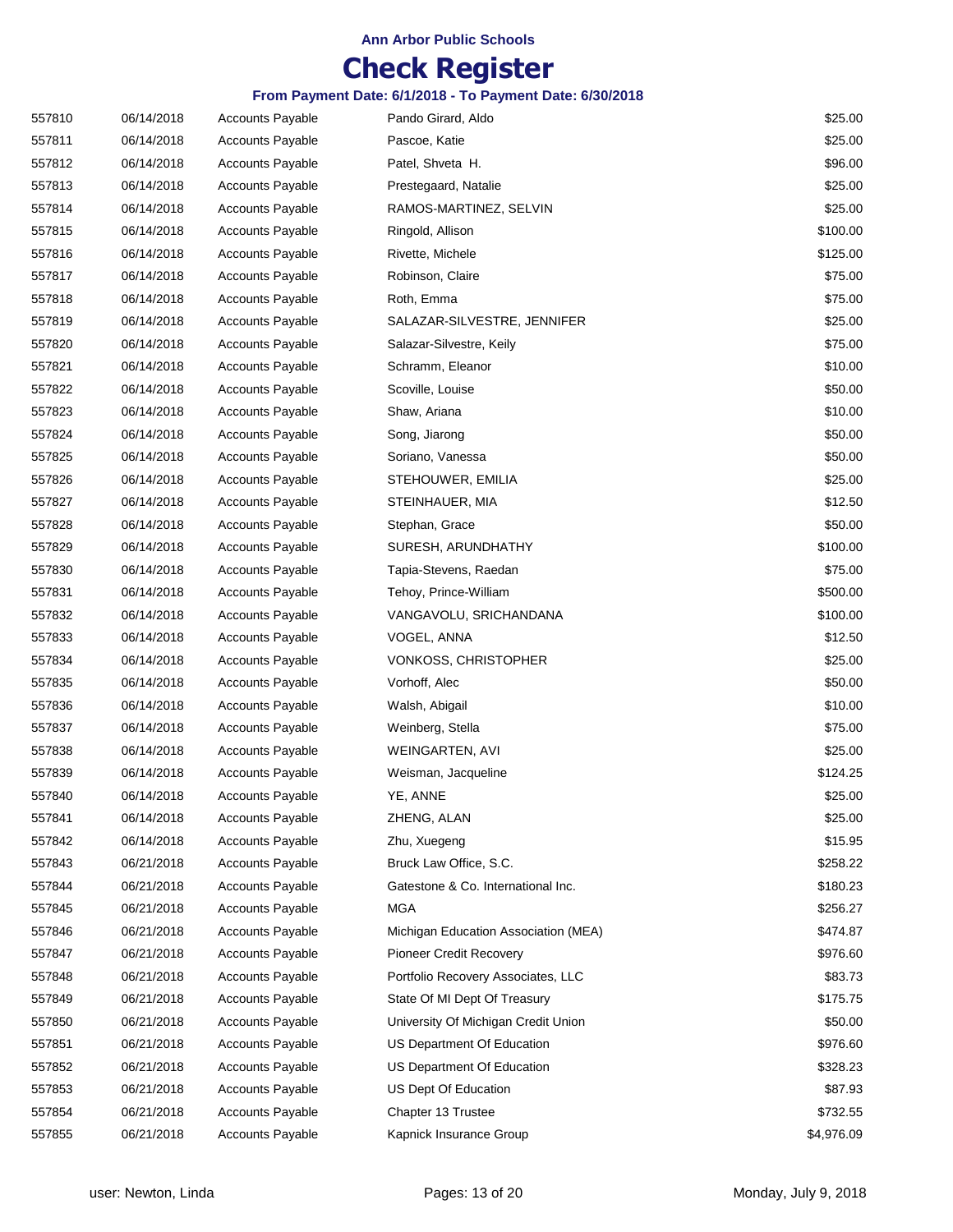## **Check Register**

| 557856 | 06/21/2018 | <b>Accounts Payable</b> | Kapnick Insurance Group                         | \$3,349.07     |
|--------|------------|-------------------------|-------------------------------------------------|----------------|
| 557857 | 06/21/2018 | <b>Accounts Payable</b> | Michigan Guaranty Agency                        | \$201.10       |
| 557858 | 06/21/2018 | <b>Accounts Payable</b> | Michigan State Disbursement Unit                | \$3,854.57     |
| 557859 | 06/21/2018 | <b>Accounts Payable</b> | Office Of The Chapter 13 Trustee                | \$174.54       |
| 557860 | 06/21/2018 | <b>Accounts Payable</b> | Paradigm Equities Inc                           | \$430,347.00   |
| 557861 | 06/21/2018 | <b>Accounts Payable</b> | Texas Child Support Disburse. Unit              | \$302.31       |
| 557862 | 06/21/2018 | Accounts Payable        | US Department Of Education                      | \$13.04        |
| 557863 | 06/21/2018 | <b>Accounts Payable</b> | US Department Of Education                      | \$8.14         |
| 557864 | 06/21/2018 | <b>Accounts Payable</b> | US Department Of Education                      | \$75.98        |
| 557865 | 06/21/2018 | <b>Accounts Payable</b> | US Dept Of Education                            | \$340.73       |
| 557866 | 06/21/2018 | <b>Accounts Payable</b> | Washington State Support Registry               | \$27.44        |
| 557867 | 06/29/2018 | <b>Accounts Payable</b> | 1 Stop Better Driving School and Transportation | \$6,600.67     |
| 557868 | 06/29/2018 | <b>Accounts Payable</b> | A and N Electric, Inc.                          | \$555.50       |
| 557869 | 06/29/2018 | <b>Accounts Payable</b> | A.F. Smith                                      | \$6,048.00     |
| 557870 | 06/29/2018 | <b>Accounts Payable</b> | Abby Humphrey Services                          | \$561.58       |
| 557871 | 06/29/2018 | <b>Accounts Payable</b> | <b>Academic Therapy Publications</b>            | \$2,347.40     |
| 557872 | 06/29/2018 | <b>Accounts Payable</b> | Ace Barnes Hardware                             | \$117.93       |
| 557873 | 06/29/2018 | <b>Accounts Payable</b> | Advanced Wireless Telecom                       | \$6,000.00     |
| 557874 | 06/29/2018 | <b>Accounts Payable</b> | <b>AM Services</b>                              | \$5,135.00     |
| 557875 | 06/29/2018 | <b>Accounts Payable</b> | Amazon.com LLC                                  | \$616.95       |
| 557876 | 06/29/2018 | <b>Accounts Payable</b> | Ann Arbor Area Transportation Authority         | \$10,673.77    |
| 557877 | 06/29/2018 | <b>Accounts Payable</b> | Ann Arbor Area Transportation Authority         | \$75.00        |
| 557878 | 06/29/2018 | <b>Accounts Payable</b> | Ann Arbor Welding Supply                        | \$31.00        |
| 557879 | 06/29/2018 | <b>Accounts Payable</b> | Apple Computer Inc                              | \$13,605.95    |
| 557880 | 06/29/2018 | <b>Accounts Payable</b> | Arbor Springs Water                             | \$1.50         |
| 557881 | 06/29/2018 | Accounts Payable        | Arch Environmental Group, Inc.                  | \$941.23       |
| 557882 | 06/29/2018 | <b>Accounts Payable</b> | Atkins, Susan, Helen                            | \$2,500.00     |
| 557883 | 06/29/2018 | Accounts Payable        | <b>Bak Photography</b>                          | \$204.36       |
| 557884 | 06/29/2018 | <b>Accounts Payable</b> | Barbara Ann Goodsitt                            | \$294.06       |
| 557885 | 06/29/2018 | Accounts Payable        | Barnes & Noble                                  | \$1,471.60     |
| 557886 | 06/29/2018 | <b>Accounts Payable</b> | Benz Microscope Optics Center                   | \$106.75       |
| 557887 | 06/29/2018 | <b>Accounts Payable</b> | Berry, Natalie, Jacquelyn                       | \$622.36       |
| 557888 | 06/29/2018 | <b>Accounts Payable</b> | Bio-Rad Laboratories Inc                        | \$265.00       |
| 557889 | 06/29/2018 | <b>Accounts Payable</b> | <b>Blick Art Materials LLC</b>                  | \$179.27       |
| 557890 | 06/29/2018 | <b>Accounts Payable</b> | Blue Car; Blue Cab DBA                          | \$9,344.00     |
| 557891 | 06/29/2018 | <b>Accounts Payable</b> | Bodies In Balance Fitness Studio                | \$575.64       |
| 557892 | 06/29/2018 | <b>Accounts Payable</b> | <b>Brainspring</b>                              | \$600.00       |
| 557893 | 06/29/2018 | <b>Accounts Payable</b> | Broadspire Services Inc.                        | \$13,601.64    |
| 557894 | 06/29/2018 | <b>Accounts Payable</b> | <b>BSN Corporation Sport Supply Group I</b>     | \$146.24       |
| 557895 | 06/29/2018 | <b>Accounts Payable</b> | Busch's Valuland - Green Rd                     | \$173.77       |
| 557896 | 06/29/2018 | <b>Accounts Payable</b> | BWB Reasonable and Reliable Transportation LLC  | \$79,291.47    |
| 557897 | 06/29/2018 | <b>Accounts Payable</b> | Cabaletta Enterprises                           | \$475.00       |
| 557898 | 06/29/2018 | <b>Accounts Payable</b> | Caniza, Silvana                                 | \$716.84       |
| 557899 | 06/29/2018 | <b>Accounts Payable</b> | Capital City Bus Sales                          | \$2,283,201.00 |
| 557900 | 06/29/2018 | <b>Accounts Payable</b> | Care Transport Inc.                             | \$78,515.00    |
| 557901 | 06/29/2018 | Accounts Payable        | Carl Gunderson Dba Simply Holistic Fitn         | \$2,259.25     |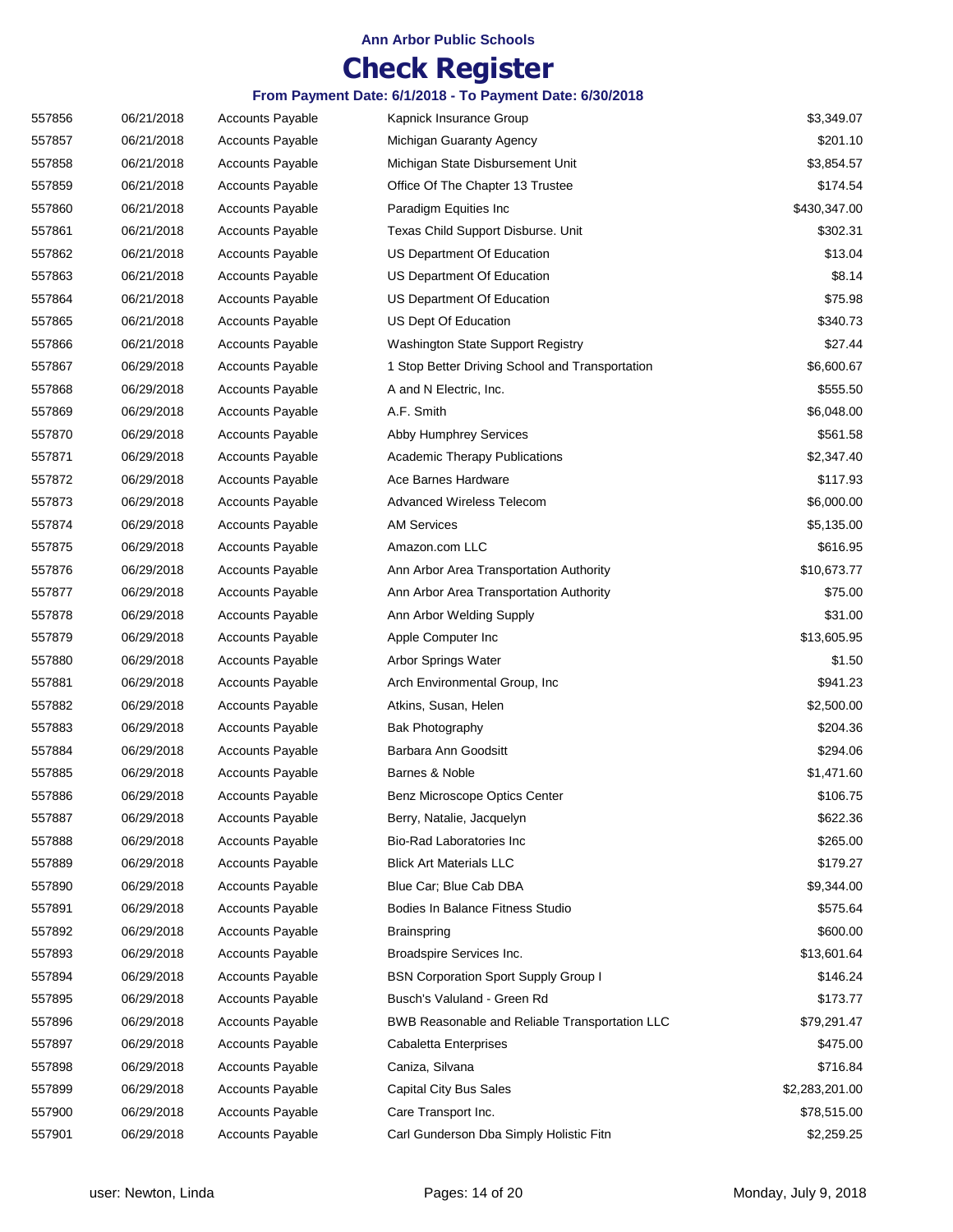# **Check Register**

| 557902 | 06/29/2018 | <b>Accounts Payable</b> | Carolina Biological Supply Company           | \$729.24     |
|--------|------------|-------------------------|----------------------------------------------|--------------|
| 557903 | 06/29/2018 | <b>Accounts Payable</b> | <b>CDW Government LLC</b>                    | \$3,701.51   |
| 557904 | 06/29/2018 | <b>Accounts Payable</b> | CEI Michigan LLC                             | \$41,270.80  |
| 557905 | 06/29/2018 | <b>Accounts Payable</b> | Cellco Partnership Dba Verizon Wireless      | \$638.85     |
| 557906 | 06/29/2018 | <b>Accounts Payable</b> | Central Michigan Paper (cmp)                 | \$549.00     |
| 557907 | 06/29/2018 | <b>Accounts Payable</b> | Cerebellum Corporation                       | \$158.73     |
| 557908 | 06/29/2018 | <b>Accounts Payable</b> | Cintas                                       | \$777.05     |
| 557909 | 06/29/2018 | <b>Accounts Payable</b> | City Of Ann Arbor Parks And Recreation       | \$12,477.00  |
| 557910 | 06/29/2018 | <b>Accounts Payable</b> | City Of Ann Arbor Treasurer                  | \$40,746.35  |
| 557911 | 06/29/2018 | <b>Accounts Payable</b> | City Of Ann Arbor Treasurer                  | \$99,360.00  |
| 557912 | 06/29/2018 | Accounts Payable        | City Of Ann Arbor Treasurer                  | \$240.00     |
| 557913 | 06/29/2018 | <b>Accounts Payable</b> | Colman Wolf Supply Company                   | \$3,590.87   |
| 557914 | 06/29/2018 | <b>Accounts Payable</b> | Comcast                                      | \$206.66     |
| 557915 | 06/29/2018 | <b>Accounts Payable</b> | Commemorative Brands, Inc Dba: Balfour       | \$262.50     |
| 557916 | 06/29/2018 | <b>Accounts Payable</b> | Community Music School of Ann Arbor          | \$1,043.92   |
| 557917 | 06/29/2018 | <b>Accounts Payable</b> | <b>Complete Production System Inc</b>        | \$750.00     |
| 557918 | 06/29/2018 | <b>Accounts Payable</b> | Conner, Sarah                                | \$749.18     |
| 557919 | 06/29/2018 | <b>Accounts Payable</b> | <b>Continental Charters</b>                  | \$100.00     |
| 557920 | 06/29/2018 | <b>Accounts Payable</b> | Cooper, Jacob, K                             | \$1,455.00   |
| 557921 | 06/29/2018 | <b>Accounts Payable</b> | Corporate Travel Services, Inc.              | \$2,620.00   |
| 557922 | 06/29/2018 | <b>Accounts Payable</b> | <b>Crawford Door Sales</b>                   | \$170.00     |
| 557923 | 06/29/2018 | <b>Accounts Payable</b> | Deaf Community Advocacy Network              | \$4,000.00   |
| 557924 | 06/29/2018 | <b>Accounts Payable</b> | Detroit Edison Or Dte Energy                 | \$144,212.94 |
| 557925 | 06/29/2018 | <b>Accounts Payable</b> | Detroit Edison Or Dte Energy                 | \$2,068.03   |
| 557926 | 06/29/2018 | <b>Accounts Payable</b> | Devall Design Ltd. Csinc                     | \$467.50     |
| 557927 | 06/29/2018 | <b>Accounts Payable</b> | Discount School Supply                       | \$443.95     |
| 557928 | 06/29/2018 | <b>Accounts Payable</b> | Dispute Resolution Centers of Michigan, Inc. | \$300.00     |
| 557929 | 06/29/2018 | <b>Accounts Payable</b> | <b>Dollar Bill Copying</b>                   | \$2,016.13   |
| 557930 | 06/29/2018 | <b>Accounts Payable</b> | Dte Energy                                   | \$16,602.55  |
| 557931 | 06/29/2018 | <b>Accounts Payable</b> | Duranona, Maria, Victoria                    | \$807.96     |
| 557932 | 06/29/2018 | <b>Accounts Payable</b> | Durham School Services LP                    | \$461,264.74 |
| 557933 | 06/29/2018 | <b>Accounts Payable</b> | Dynamism, Inc.                               | \$6,151.00   |
| 557934 | 06/29/2018 | <b>Accounts Payable</b> | Ed Haass Sales Company                       | \$8,872.29   |
| 557935 | 06/29/2018 | Accounts Payable        | <b>Educational Visions Alliance Inc</b>      | \$675.00     |
| 557936 | 06/29/2018 | <b>Accounts Payable</b> | <b>EMG</b>                                   | \$138,636.12 |
| 557937 | 06/29/2018 | <b>Accounts Payable</b> | Emmer, Laura                                 | \$699.88     |
| 557938 | 06/29/2018 | Accounts Payable        | <b>EMU Convocation Center</b>                | \$471.30     |
| 557939 | 06/29/2018 | <b>Accounts Payable</b> | <b>EMU Event Planning</b>                    | \$891.76     |
| 557940 | 06/29/2018 | <b>Accounts Payable</b> | Enterprise Rent-A-Car                        | \$998.36     |
| 557941 | 06/29/2018 | <b>Accounts Payable</b> | Environmental Consulting & Tech. Inc-ECT     | \$4,395.00   |
| 557942 | 06/29/2018 | <b>Accounts Payable</b> | Eta Hand2mind                                | \$105.32     |
| 557943 | 06/29/2018 | <b>Accounts Payable</b> | Eton Academy                                 | \$15,000.00  |
| 557944 | 06/29/2018 | <b>Accounts Payable</b> | Evans & Sutherland Digistar Theater Gro      | \$11,280.00  |
| 557945 | 06/29/2018 | <b>Accounts Payable</b> | Federal Express Corporation                  | \$197.28     |
| 557946 | 06/29/2018 | <b>Accounts Payable</b> | Feet on the Street Tours, LLC                | \$500.00     |
| 557947 | 06/29/2018 | <b>Accounts Payable</b> | Ferguson Enterprises, Inc.                   | \$21,781.23  |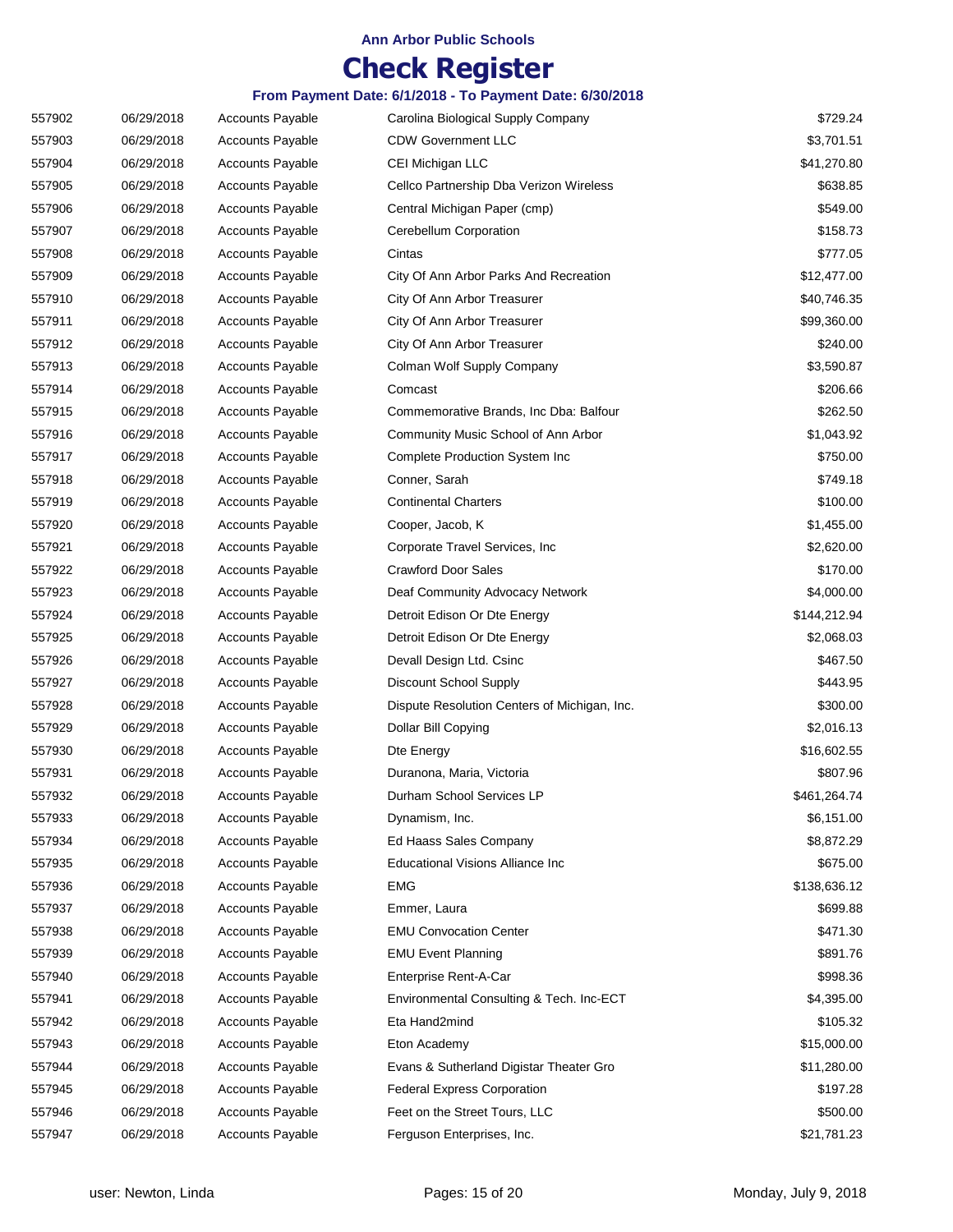## **Check Register**

| 557948 | 06/29/2018 | <b>Accounts Payable</b> | Fiber Link Inc.                              | \$3,179.00  |
|--------|------------|-------------------------|----------------------------------------------|-------------|
| 557949 | 06/29/2018 | <b>Accounts Payable</b> | Fitness Things, Inc.                         | \$615.00    |
| 557950 | 06/29/2018 | <b>Accounts Payable</b> | Flipside Art Studio, LLC                     | \$2,199.89  |
| 557951 | 06/29/2018 | <b>Accounts Payable</b> | <b>Foresight Group</b>                       | \$1,431.95  |
| 557952 | 06/29/2018 | <b>Accounts Payable</b> | Fourth Wall Scenic                           | \$1,950.00  |
| 557953 | 06/29/2018 | <b>Accounts Payable</b> | Fun and Function                             | \$519.69    |
| 557954 | 06/29/2018 | <b>Accounts Payable</b> | <b>G-Powers Training</b>                     | \$4,700.00  |
| 557955 | 06/29/2018 | <b>Accounts Payable</b> | <b>Gary Ritter Strings</b>                   | \$555.00    |
| 557956 | 06/29/2018 | <b>Accounts Payable</b> | Geoffrey Theodore Stanton                    | \$1,440.00  |
| 557957 | 06/29/2018 | <b>Accounts Payable</b> | <b>Geraldine Powell</b>                      | \$2,400.23  |
| 557958 | 06/29/2018 | <b>Accounts Payable</b> | Getaway Tours Inc                            | \$2,806.00  |
| 557959 | 06/29/2018 | <b>Accounts Payable</b> | Gordon Food Service                          | \$3,080.17  |
| 557960 | 06/29/2018 | <b>Accounts Payable</b> | Goyette Mechanical Co                        | \$42,554.92 |
| 557961 | 06/29/2018 | <b>Accounts Payable</b> | Great Lakes Environmental Service, Inc.      | \$44,046.48 |
| 557962 | 06/29/2018 | <b>Accounts Payable</b> | Great Lakes Taiko Center, LLC                | \$675.53    |
| 557963 | 06/29/2018 | <b>Accounts Payable</b> | Heinemann Greenwood Publishing               | \$13,025.93 |
| 557964 | 06/29/2018 | <b>Accounts Payable</b> | Herff-Jones                                  | \$290.76    |
| 557965 | 06/29/2018 | <b>Accounts Payable</b> | Hewitt's Music, Inc.                         | \$461.50    |
| 557966 | 06/29/2018 | <b>Accounts Payable</b> | Hocking, Lucinda, Lee                        | \$393.26    |
| 557967 | 06/29/2018 | <b>Accounts Payable</b> | <b>Holocaust Memorial Center</b>             | \$285.00    |
| 557968 | 06/29/2018 | <b>Accounts Payable</b> | Hudson, Melissa                              | \$3,778.29  |
| 557969 | 06/29/2018 | <b>Accounts Payable</b> | Huntington National Bank                     | \$500.00    |
| 557970 | 06/29/2018 | <b>Accounts Payable</b> | Idelle Hammond-Sass Design                   | \$700.00    |
| 557971 | 06/29/2018 | <b>Accounts Payable</b> | IDN- Hardware Sales Inc.                     | \$1,470.00  |
| 557972 | 06/29/2018 | <b>Accounts Payable</b> | Impressive Promotional Products, LLC         | \$204.00    |
| 557973 | 06/29/2018 | <b>Accounts Payable</b> | Inspired By Science, LLC                     | \$707.32    |
| 557974 | 06/29/2018 | <b>Accounts Payable</b> | IXL Learning, Inc.                           | \$539.00    |
| 557975 | 06/29/2018 | <b>Accounts Payable</b> | Jewish Family Services Of Washtenaw Cty Inc. | \$9,467.34  |
| 557976 | 06/29/2018 | <b>Accounts Payable</b> | Johnson Controls Inc                         | \$2,114.00  |
| 557977 | 06/29/2018 | <b>Accounts Payable</b> | Johnstone Supply Detroit Group               | \$6,023.31  |
| 557978 | 06/29/2018 | <b>Accounts Payable</b> | Joseph Michael Fedel                         | \$297.02    |
| 557979 | 06/29/2018 | <b>Accounts Payable</b> | Julia Rosenwald Hathaway                     | \$195.84    |
| 557980 | 06/29/2018 | <b>Accounts Payable</b> | Junior Library Guild                         | \$86.25     |
| 557981 | 06/29/2018 | <b>Accounts Payable</b> | K-Log Company                                | \$267.84    |
| 557982 | 06/29/2018 | Accounts Payable        | Kenneth Courtney Ray                         | \$640.00    |
| 557983 | 06/29/2018 | <b>Accounts Payable</b> | Kids Power LLC                               | \$669.79    |
| 557984 | 06/29/2018 | <b>Accounts Payable</b> | Kone Incorporated                            | \$2,631.72  |
| 557985 | 06/29/2018 | <b>Accounts Payable</b> | Lakeshore Learning Materials                 | \$2,202.73  |
| 557986 | 06/29/2018 | <b>Accounts Payable</b> | Leslie Science & Nature Center               | \$2,540.00  |
| 557987 | 06/29/2018 | <b>Accounts Payable</b> | Let's Go Transportation Services             | \$16,502.00 |
| 557988 | 06/29/2018 | <b>Accounts Payable</b> | Little Bands LLC                             | \$1,402.50  |
| 557989 | 06/29/2018 | <b>Accounts Payable</b> | Livingston Educational Services Agency       | \$280.00    |
| 557990 | 06/29/2018 | <b>Accounts Payable</b> | Logan Ptso                                   | \$301.00    |
| 557991 | 06/29/2018 | <b>Accounts Payable</b> | Louchiey, Carina-Kay                         | \$1,200.00  |
| 557992 | 06/29/2018 | <b>Accounts Payable</b> | Lucks Music Library                          | \$387.90    |
| 557993 | 06/29/2018 | <b>Accounts Payable</b> | Lynda Gronlund                               | \$310.22    |
|        |            |                         |                                              |             |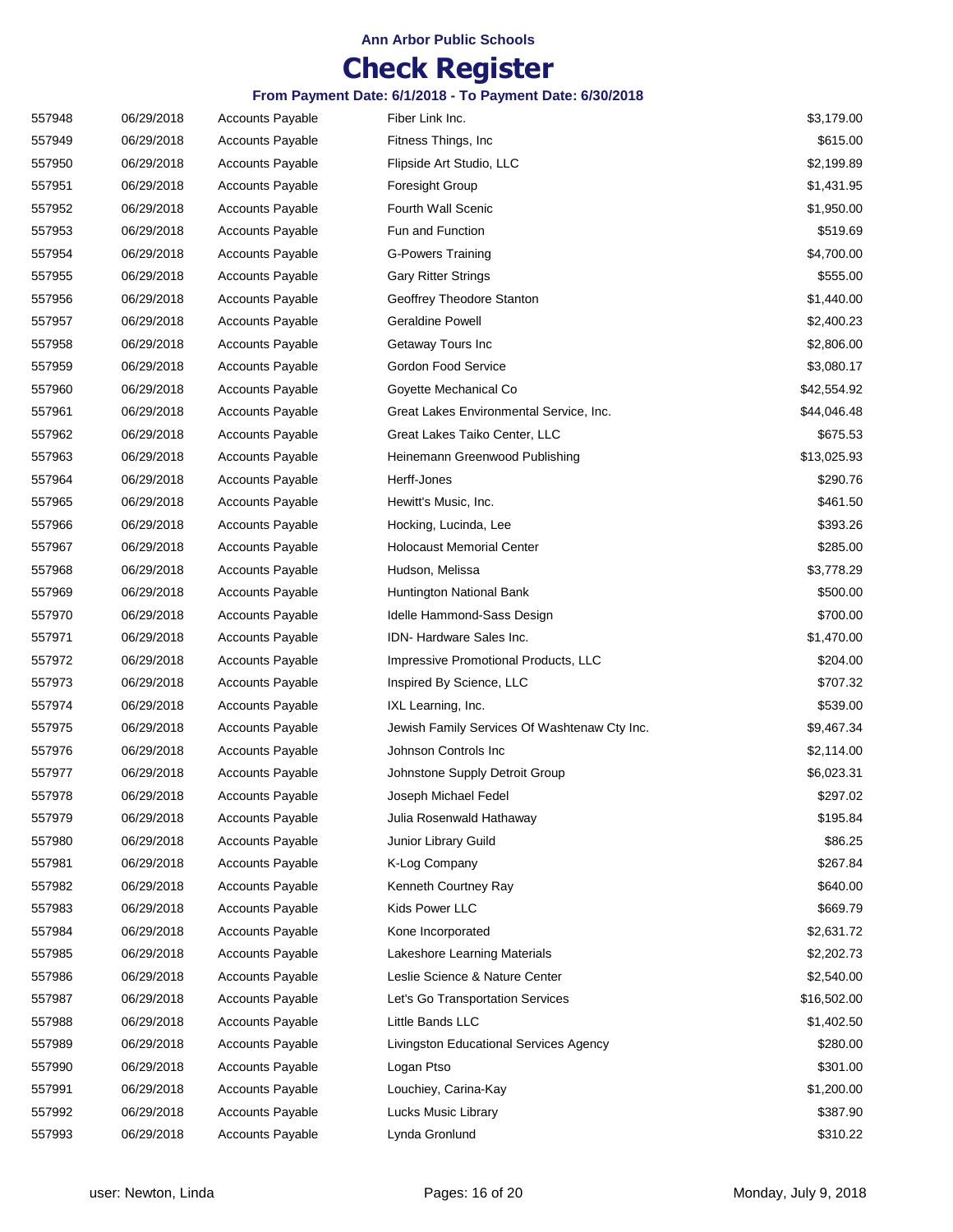## **Check Register**

| 557994 | 06/29/2018 | <b>Accounts Payable</b> | Max Interactive, Inc.                              | \$105.00    |
|--------|------------|-------------------------|----------------------------------------------------|-------------|
| 557995 | 06/29/2018 | <b>Accounts Payable</b> | Medicolegal Services LLC                           | \$1,550.00  |
| 557996 | 06/29/2018 | <b>Accounts Payable</b> | <b>Mediscan Staffing Services</b>                  | \$11,039.00 |
| 557997 | 06/29/2018 | <b>Accounts Payable</b> | Meridian Winds LLC                                 | \$2,505.00  |
| 557998 | 06/29/2018 | <b>Accounts Payable</b> | Metro On Demand Express, Inc.                      | \$1,413.00  |
| 557999 | 06/29/2018 | <b>Accounts Payable</b> | MI Organization on Adolescent Sexual Health (MOASH | \$1,300.00  |
| 558000 | 06/29/2018 | <b>Accounts Payable</b> | Mi Reading Association                             | \$230.00    |
| 558001 | 06/29/2018 | <b>Accounts Payable</b> | Michigan Academy of Dance & Music                  | \$371.85    |
| 558002 | 06/29/2018 | <b>Accounts Payable</b> | Michigan Deca Eastern Michigan Uni                 | \$44.00     |
| 558003 | 06/29/2018 | <b>Accounts Payable</b> | Michigan Interpreting Services, Inc.               | \$1,320.00  |
| 558004 | 06/29/2018 | <b>Accounts Payable</b> | Michigan Power Rodding, Inc.                       | \$1,085.00  |
| 558005 | 06/29/2018 | <b>Accounts Payable</b> | Michigan State University                          | \$7,140.00  |
| 558006 | 06/29/2018 | <b>Accounts Payable</b> | Michigan Theater                                   | \$1,512.00  |
| 558007 | 06/29/2018 | <b>Accounts Payable</b> | Miller Canfield Paddock Stone Plc                  | \$28,568.81 |
| 558008 | 06/29/2018 | <b>Accounts Payable</b> | MMI-CPR School Tech Repair, LLC                    | \$2,977.00  |
| 558009 | 06/29/2018 | <b>Accounts Payable</b> | MobyMax, LLC                                       | \$249.00    |
| 558010 | 06/29/2018 | <b>Accounts Payable</b> | <b>Musical Resources</b>                           | \$522.33    |
| 558011 | 06/29/2018 | <b>Accounts Payable</b> | Nancy Lybrink                                      | \$491.23    |
| 558012 | 06/29/2018 | <b>Accounts Payable</b> | Napa Auto Parts                                    | \$36.00     |
| 558013 | 06/29/2018 | <b>Accounts Payable</b> | <b>Nbs Contract Group</b>                          | \$12,361.60 |
| 558014 | 06/29/2018 | <b>Accounts Payable</b> | NCS Pearson, Inc.                                  | \$8,646.57  |
| 558015 | 06/29/2018 | <b>Accounts Payable</b> | Nelson Shantz Piano Service                        | \$2,826.00  |
| 558016 | 06/29/2018 | <b>Accounts Payable</b> | Nick Rail Music, Inc.                              | \$915.95    |
| 558017 | 06/29/2018 | <b>Accounts Payable</b> | Norton's Flowers & Gifts and Chelsea Flower Shop   | \$81.90     |
| 558018 | 06/29/2018 | <b>Accounts Payable</b> | NUCO2 Inc                                          | \$308.63    |
| 558019 | 06/29/2018 | <b>Accounts Payable</b> | Office Depot                                       | \$7,786.49  |
| 558020 | 06/29/2018 | <b>Accounts Payable</b> | Parsons-Scott, Nancy                               | \$741.12    |
| 558021 | 06/29/2018 | <b>Accounts Payable</b> | Partners In Learning Programs, Inc.                | \$2,940.00  |
| 558022 | 06/29/2018 | <b>Accounts Payable</b> | Peaceful Dragon School                             | \$953.47    |
| 558023 | 06/29/2018 | <b>Accounts Payable</b> | <b>Pediatric Therapy Associates</b>                | \$48,079.00 |
| 558024 | 06/29/2018 | <b>Accounts Payable</b> | <b>PFM Financial Advisors LLC</b>                  | \$25,333.58 |
| 558025 | 06/29/2018 | <b>Accounts Payable</b> | <b>Pioneer Valley Educational Press</b>            | \$385.00    |
| 558026 | 06/29/2018 | <b>Accounts Payable</b> | <b>Pitney Bowes</b>                                | \$1,166.67  |
| 558027 | 06/29/2018 | <b>Accounts Payable</b> | Pitney Bowes-Purchase Power                        | \$2,187.64  |
| 558028 | 06/29/2018 | <b>Accounts Payable</b> | <b>Pittsfield Charter Township</b>                 | \$122.31    |
| 558029 | 06/29/2018 | <b>Accounts Payable</b> | Precision Concrete Inc                             | \$156.00    |
| 558030 | 06/29/2018 | <b>Accounts Payable</b> | Precision Data Products, Inc.                      | \$5,822.67  |
| 558031 | 06/29/2018 | <b>Accounts Payable</b> | <b>Prentice Office Environments</b>                | \$474.25    |
| 558032 | 06/29/2018 | <b>Accounts Payable</b> | Presidio Infrastructure Solutions LLC              | \$819.00    |
| 558033 | 06/29/2018 | <b>Accounts Payable</b> | ProCare Therapy, Inc.                              | \$3,862.50  |
| 558034 | 06/29/2018 | <b>Accounts Payable</b> | Project Lead The Way, Inc.                         | \$6,750.00  |
| 558035 | 06/29/2018 | <b>Accounts Payable</b> | <b>Quality Roofing</b>                             | \$1,207.50  |
| 558036 | 06/29/2018 | <b>Accounts Payable</b> | <b>Quill Corporation</b>                           | \$953.13    |
| 558037 | 06/29/2018 | <b>Accounts Payable</b> | Really Good Stuff                                  | \$2,474.28  |
| 558038 | 06/29/2018 | <b>Accounts Payable</b> | Rent A John                                        | \$180.70    |
| 558039 | 06/29/2018 | <b>Accounts Payable</b> | <b>Resolute Educational Solutions</b>              | \$1,725.00  |
|        |            |                         |                                                    |             |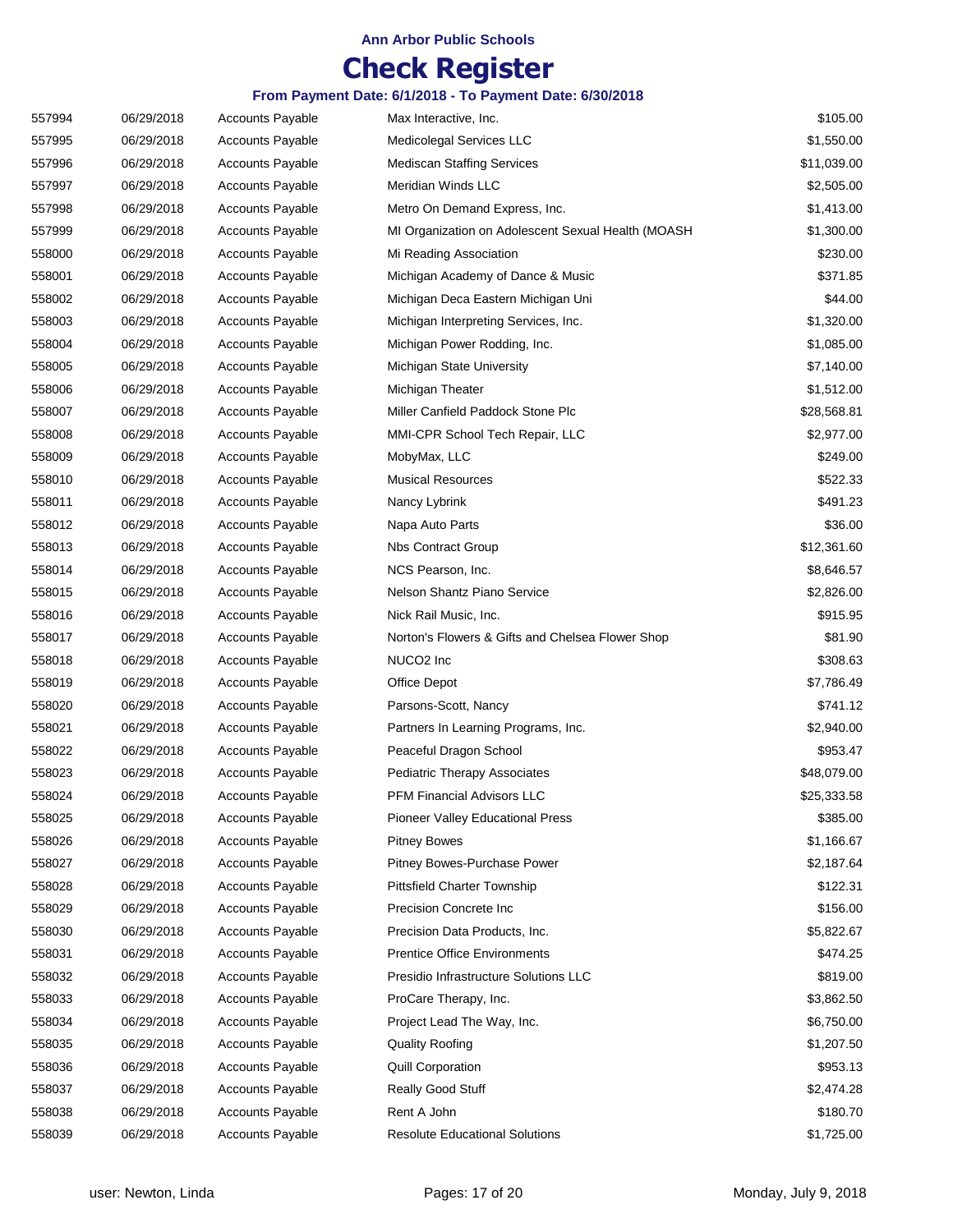## **Check Register**

| 558040 | 06/29/2018 | <b>Accounts Payable</b> | Risk Security & Investigations                     | \$25,798.85  |
|--------|------------|-------------------------|----------------------------------------------------|--------------|
| 558041 | 06/29/2018 | <b>Accounts Payable</b> | Ri Landau Partners                                 | \$17,250.00  |
| 558042 | 06/29/2018 | <b>Accounts Payable</b> | RKA Petroleum Companies, Inc.                      | \$6,684.23   |
| 558043 | 06/29/2018 | <b>Accounts Payable</b> | Rock On Music, LLC (dba FineArtsMatter)            | \$3,953.18   |
| 558044 | 06/29/2018 | <b>Accounts Payable</b> | Rocket Enterprise, Inc.                            | \$21,650.00  |
| 558045 | 06/29/2018 | <b>Accounts Payable</b> | Rodgers & Hammerstein Theatre Library              | \$5,095.00   |
| 558046 | 06/29/2018 | <b>Accounts Payable</b> | Rolling Hills County Park                          | \$1,160.00   |
| 558047 | 06/29/2018 | <b>Accounts Payable</b> | <b>Rovin Ceramics</b>                              | \$1,410.00   |
| 558048 | 06/29/2018 | <b>Accounts Payable</b> | Sanchin Systems Inc. And The O.s.k.a.              | \$965.94     |
| 558049 | 06/29/2018 | <b>Accounts Payable</b> | Sani-Vac Service, Inc.                             | \$7,845.00   |
| 558050 | 06/29/2018 | <b>Accounts Payable</b> | Schmidt, Kelly                                     | \$270.00     |
| 558051 | 06/29/2018 | <b>Accounts Payable</b> | Schmitz, Vicki                                     | \$358.62     |
| 558052 | 06/29/2018 | <b>Accounts Payable</b> | Scholastic Reading Club                            | \$659.34     |
| 558053 | 06/29/2018 | <b>Accounts Payable</b> | School Health Corporation                          | \$604.10     |
| 558054 | 06/29/2018 | <b>Accounts Payable</b> | School Specialty Inc*                              | \$20,376.41  |
| 558055 | 06/29/2018 | <b>Accounts Payable</b> | Schoolpictures.com                                 | \$7,085.10   |
| 558056 | 06/29/2018 | <b>Accounts Payable</b> | ScreenLine, LLC                                    | \$815.00     |
| 558057 | 06/29/2018 | <b>Accounts Payable</b> | Sentinel Technologies Inc                          | \$1,772.00   |
| 558058 | 06/29/2018 | <b>Accounts Payable</b> | Service Pro Plumbing & Environmental Contracting I | \$974.00     |
| 558059 | 06/29/2018 | <b>Accounts Payable</b> | Service Sports, Inc.                               | \$11,330.70  |
| 558060 | 06/29/2018 | <b>Accounts Payable</b> | Shamrock Floor Inc                                 | \$36,621.50  |
| 558061 | 06/29/2018 | <b>Accounts Payable</b> | Shar Products Co.                                  | \$270,020.93 |
| 558062 | 06/29/2018 | <b>Accounts Payable</b> | <b>SJS Educational Solutions</b>                   | \$2,625.00   |
| 558063 | 06/29/2018 | <b>Accounts Payable</b> | <b>SME</b>                                         | \$3,200.00   |
| 558064 | 06/29/2018 | <b>Accounts Payable</b> | SourceMedia LLC                                    | \$1,705.00   |
| 558065 | 06/29/2018 | <b>Accounts Payable</b> | Southeast Michigan Tennis Assn                     | \$460.00     |
| 558066 | 06/29/2018 | <b>Accounts Payable</b> | SP Designs & Manufacturing Inc.                    | \$906.40     |
| 558067 | 06/29/2018 | <b>Accounts Payable</b> | Spencer C. Michaud                                 | \$741.12     |
| 558068 | 06/29/2018 | <b>Accounts Payable</b> | Sports & Recreation, LLC                           | \$1,152.00   |
| 558069 | 06/29/2018 | <b>Accounts Payable</b> | Stadium Trophy                                     | \$302.84     |
| 558070 | 06/29/2018 | <b>Accounts Payable</b> | Staples Advantage                                  | \$249.20     |
| 558071 | 06/29/2018 | <b>Accounts Payable</b> | Staples Advantage                                  | \$55.53      |
| 558072 | 06/29/2018 | <b>Accounts Payable</b> | State Of Michigan Labor And Economic G             | \$640.00     |
| 558073 | 06/29/2018 | <b>Accounts Payable</b> | Stevens Disposal & Recycling Services Inc          | \$1,590.00   |
| 558074 | 06/29/2018 | <b>Accounts Payable</b> | Still Mountain Buddhist Meditation Center          | \$198.75     |
| 558075 | 06/29/2018 | <b>Accounts Payable</b> | Stone & Dirt                                       | \$22,900.00  |
| 558076 | 06/29/2018 | <b>Accounts Payable</b> | Sumdog Inc                                         | \$1,425.00   |
| 558077 | 06/29/2018 | <b>Accounts Payable</b> | Sunbelt & Staffing                                 | \$17,152.00  |
| 558078 | 06/29/2018 | <b>Accounts Payable</b> | <b>Superior Text</b>                               | \$164.89     |
| 558079 | 06/29/2018 | <b>Accounts Payable</b> | Tango Experience - Ann Arbor, LLC                  | \$1,207.84   |
| 558080 | 06/29/2018 | <b>Accounts Payable</b> | Tech Armor                                         | \$752.01     |
| 558081 | 06/29/2018 | Accounts Payable        | Texas Instruments Incorporated                     | \$1,814.50   |
| 558082 | 06/29/2018 | <b>Accounts Payable</b> | The Argus-Press Company                            | \$630.00     |
| 558083 | 06/29/2018 | <b>Accounts Payable</b> | The Booksource, Inc.                               | \$115.01     |
| 558084 | 06/29/2018 | <b>Accounts Payable</b> | The Heaney Group                                   | \$6,302.76   |
| 558085 | 06/29/2018 | <b>Accounts Payable</b> | The Inside Trainer Inc                             | \$567.00     |
|        |            |                         |                                                    |              |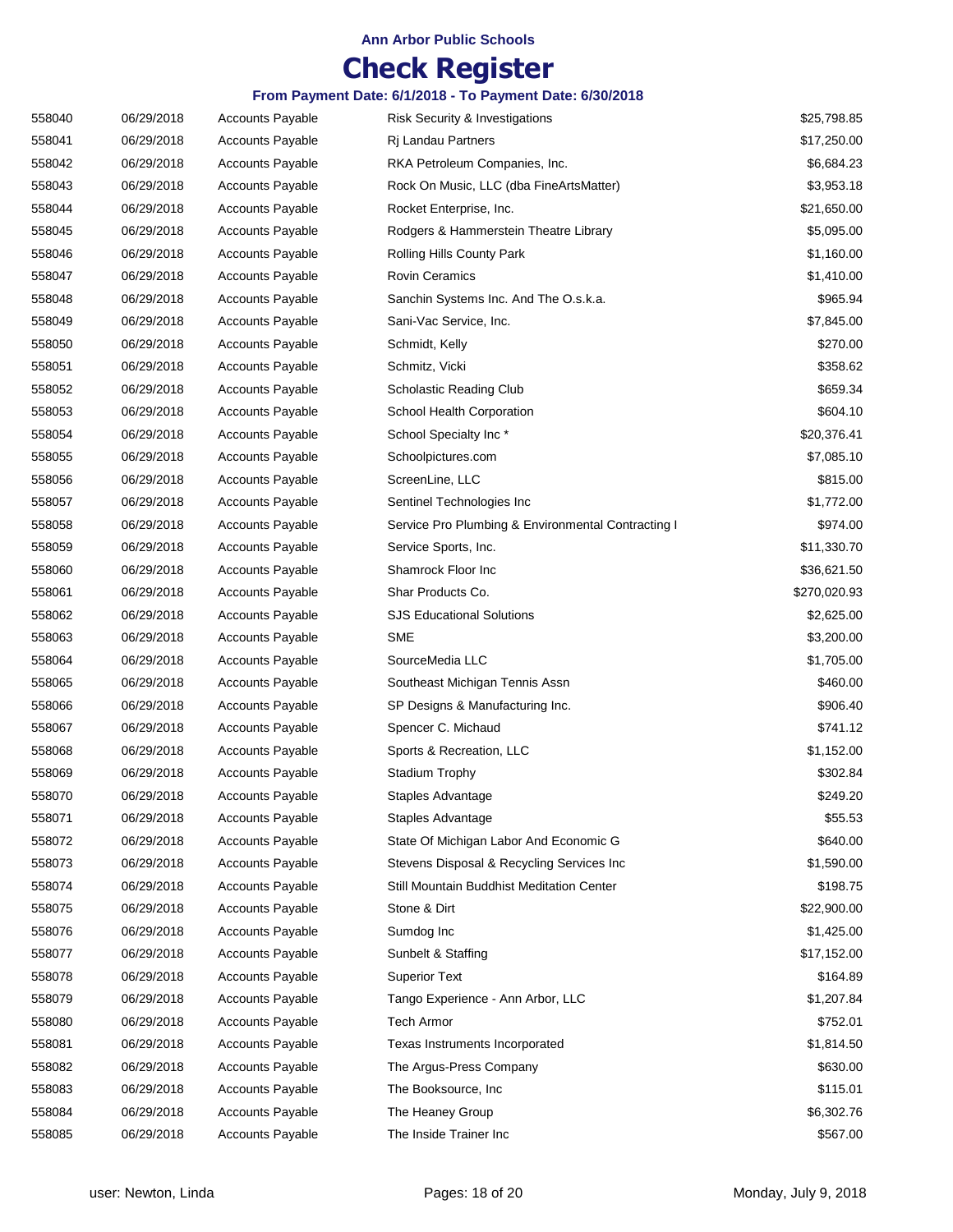## **Check Register**

| 558086             | 06/29/2018 | <b>Accounts Payable</b>                        | The Reading Warehouse                   | \$411.45        |
|--------------------|------------|------------------------------------------------|-----------------------------------------|-----------------|
| 558087             | 06/29/2018 | <b>Accounts Payable</b>                        | <b>Theatre Nova</b>                     | \$505.05        |
| 558088             | 06/29/2018 | <b>Accounts Payable</b>                        | Thinkstretch Llc                        | \$1,200.00      |
| 558089             | 06/29/2018 | <b>Accounts Payable</b>                        | Tyler Technologies, Inc.                | \$768.30        |
| 558090             | 06/29/2018 | <b>Accounts Payable</b>                        | UA 190-IBEW 252, LLC                    | \$100.00        |
| 558091             | 06/29/2018 | <b>Accounts Payable</b>                        | Unit Packaging                          | \$491.39        |
| 558092             | 06/29/2018 | <b>Accounts Payable</b>                        | <b>University Translator Services</b>   | \$8,444.30      |
| 558093             | 06/29/2018 | <b>Accounts Payable</b>                        | Vex Robotics, Inc                       | \$1,022.17      |
| 558094             | 06/29/2018 | Accounts Payable                               | Video And Internet Stuff, Llc           | \$5,755.00      |
| 558095             | 06/29/2018 | <b>Accounts Payable</b>                        | Virco Inc.                              | \$6,098.40      |
| 558096             | 06/29/2018 | <b>Accounts Payable</b>                        | Vsc Inc. Videoland Service Co.          | \$6,874.00      |
| 558097             | 06/29/2018 | <b>Accounts Payable</b>                        | W W Williams Midwest Inc.               | \$1,119.00      |
| 558098             | 06/29/2018 | <b>Accounts Payable</b>                        | W.J. O'Neil Company                     | \$124,724.81    |
| 558099             | 06/29/2018 | <b>Accounts Payable</b>                        | Warren Wheeler, CPSI, LLC               | \$4,125.00      |
| 558100             | 06/29/2018 | <b>Accounts Payable</b>                        | <b>Washtenaw Community College</b>      | \$300.00        |
| 558101             | 06/29/2018 | <b>Accounts Payable</b>                        | Washtenaw Intermediate School District  | \$3,327.83      |
| 558102             | 06/29/2018 | <b>Accounts Payable</b>                        | WeatherTech Consulting Group, Inc.      | \$79,466.70     |
| 558103             | 06/29/2018 | <b>Accounts Payable</b>                        | Williams-Hoak, Debra, E                 | \$3,522.00      |
| 558104             | 06/29/2018 | <b>Accounts Payable</b>                        | Ann Arbor Ultimate                      | \$490.00        |
| 558105             | 06/29/2018 | <b>Accounts Payable</b>                        | BENNETT, CAROLE                         | \$28.50         |
| 558106             | 06/29/2018 | <b>Accounts Payable</b>                        | <b>BRISSON, RICHARD</b>                 | \$53.50         |
| 558107             | 06/29/2018 | <b>Accounts Payable</b>                        | CROW, KRISTINA                          | \$45.25         |
| 558108             | 06/29/2018 | <b>Accounts Payable</b>                        | Freiband, Sonya                         | \$108.00        |
| 558109             | 06/29/2018 | <b>Accounts Payable</b>                        | Hill, Dorvia                            | \$7.00          |
| 558110             | 06/29/2018 | <b>Accounts Payable</b>                        | ITO, TAKAKO                             | \$11.50         |
| 558111             | 06/29/2018 | <b>Accounts Payable</b>                        | Kwapis, Jean                            | \$65.00         |
| 558112             | 06/29/2018 | <b>Accounts Payable</b>                        | Nelson, Sandra Lee                      | \$25.00         |
| 558113             | 06/29/2018 | <b>Accounts Payable</b>                        | Sartori, Cheryl                         | \$111.50        |
| 558114             | 06/29/2018 | <b>Accounts Payable</b>                        | Tormanen, Bruce                         | \$56.05         |
| 558115             | 06/29/2018 | <b>Accounts Payable</b>                        | WHITE BUTTERLY, JULIE                   | \$13.60         |
| 558116             | 06/29/2018 | <b>Accounts Payable</b>                        | Witham, Angela                          | \$97.00         |
| 558117             | 06/29/2018 | <b>Accounts Payable</b>                        | Woods, Brittni                          | \$10.00         |
| 558118             | 06/29/2018 | <b>Accounts Payable</b>                        | Wykes, Shanna                           | \$65.00         |
| 558119             | 06/29/2018 | <b>Accounts Payable</b>                        | Xiong, Jing                             | \$27.50         |
| 558120             | 06/29/2018 | <b>Accounts Payable</b>                        | Yamazaki, Aki                           | \$51.50         |
| Type Check Totals: |            | 861 Transactions                               |                                         | \$14,021,419.59 |
| <u>EFT</u>         |            |                                                |                                         |                 |
| 202723             | 06/13/2018 | <b>Accounts Payable</b>                        | <b>PCMI</b>                             | \$62,498.53     |
| 205559             | 06/26/2018 | <b>Accounts Payable</b>                        | <b>PCMI</b>                             | \$17,436.13     |
| 205560             | 06/29/2018 | <b>Accounts Payable</b>                        | AAPS MasterCard (Finance Dept Use Only) | \$142,209.66    |
| Type EFT Totals:   |            | 3 Transactions                                 |                                         | \$222,144.32    |
|                    |            | Chase-Checking - General Fund -Checking Totals |                                         |                 |

| Status     | Cou | <b>Transaction Amount Reconciled Amount</b> |        |
|------------|-----|---------------------------------------------|--------|
| Open       | 861 | \$14.021.419.59                             | \$0.00 |
| Reconciled |     | \$0.00                                      | \$0.00 |